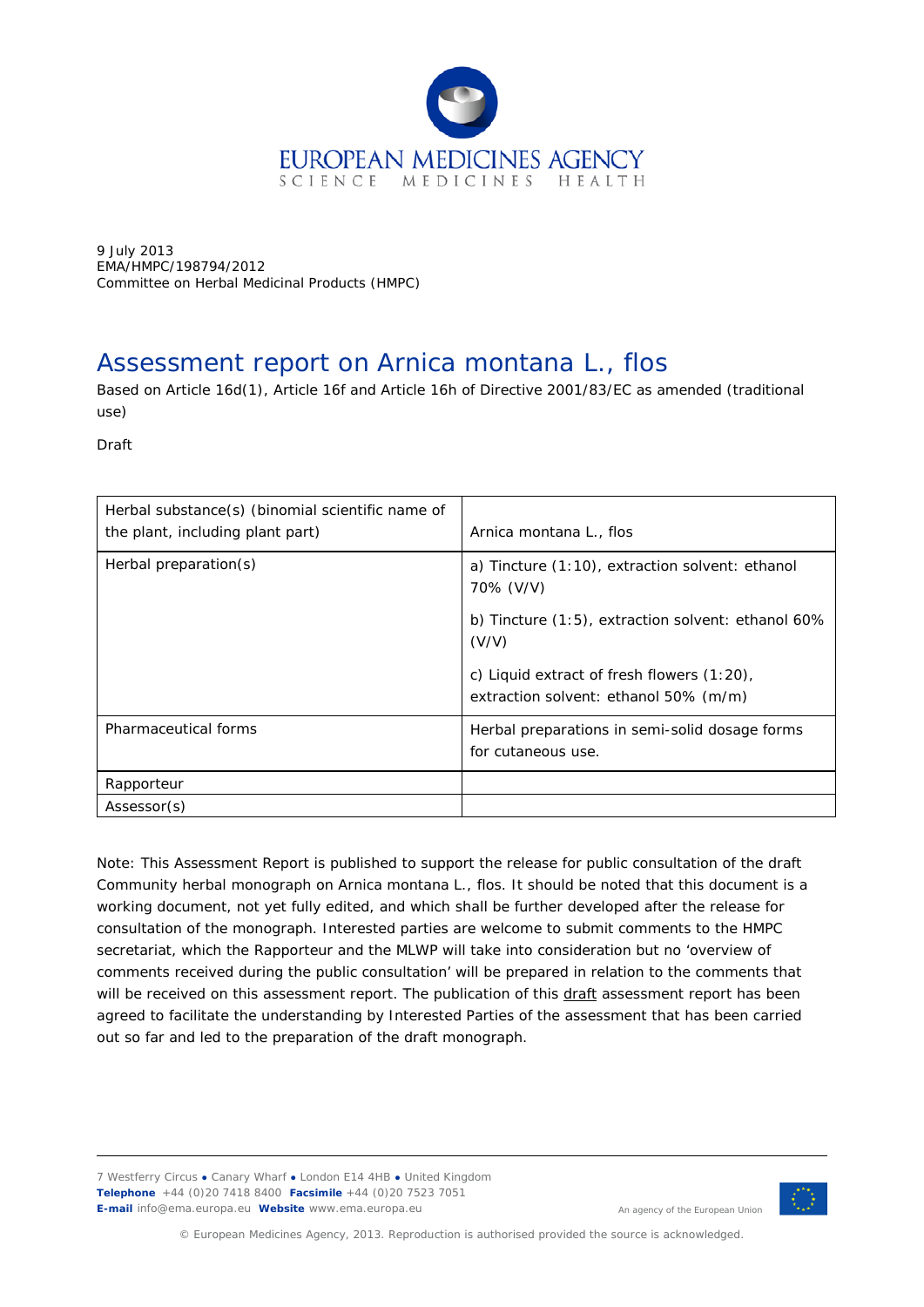# <span id="page-1-0"></span>*Table of contents*

| 1.1. Description of the herbal substance(s), herbal preparation(s) or combinations thereof  3          |
|--------------------------------------------------------------------------------------------------------|
|                                                                                                        |
|                                                                                                        |
|                                                                                                        |
|                                                                                                        |
| 2.2. Information on traditional/current indications and specified substances/preparations 5            |
| 2.3. Specified strength/posology/route of administration/duration of use for relevant preparations and |
|                                                                                                        |
| 3.1. Overview of available pharmacological data regarding the herbal substance(s), herbal              |
| 3.2. Overview of available pharmacokinetic data regarding the herbal substance(s), herbal              |
| 3.3. Overview of available toxicological data regarding the herbal substance(s)/herbal preparation(s)  |
|                                                                                                        |
|                                                                                                        |
|                                                                                                        |
| 4.1.1. Overview of pharmacodynamic data regarding the herbal substance(s)/preparation(s) including     |
| 4.1.2. Overview of pharmacokinetic data regarding the herbal substance(s)/preparation(s) including     |
|                                                                                                        |
|                                                                                                        |
|                                                                                                        |
|                                                                                                        |
|                                                                                                        |
|                                                                                                        |
|                                                                                                        |
|                                                                                                        |
|                                                                                                        |
|                                                                                                        |
|                                                                                                        |
|                                                                                                        |
|                                                                                                        |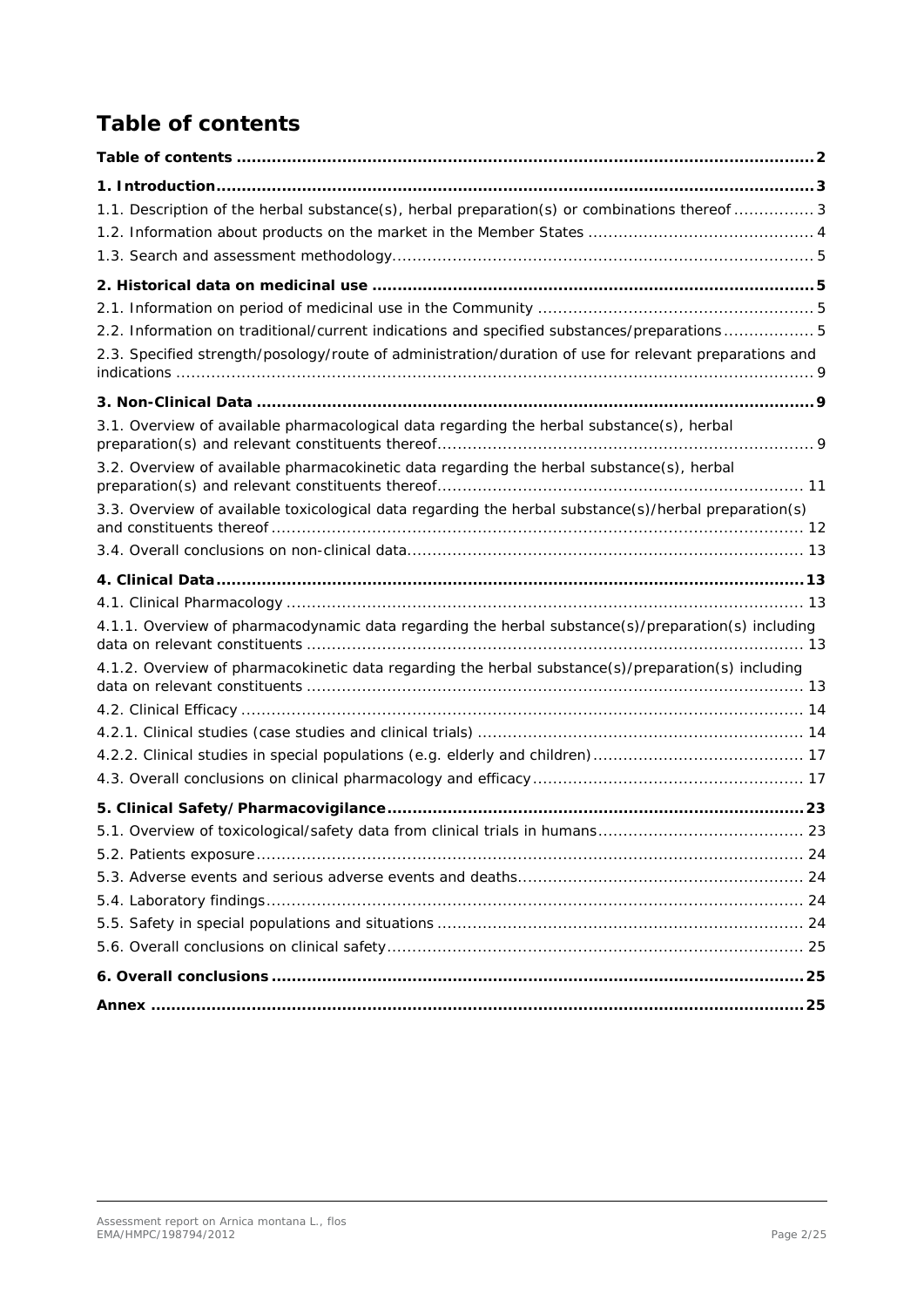# <span id="page-2-0"></span>**1. Introduction**

# <span id="page-2-1"></span>*1.1. Description of the herbal substance(s), herbal preparation(s) or combinations thereof*

Arnica is a plant genus including about 30 species. It belongs to the Asteraceae family. Arnica species are native to the mountains of Alps, Pyrenees, Balkan mountains, Scandinavia and the Baltic states.

The species accepted for medicinal use is *Arnica montana* L. A monograph Arnica flower (1391) on quality of the herbal substance has been published in the European Pharmacopoeia. The herbal substance consists of the dried flower heads of *Arnica montana*. The minimum content of sesquiterpene lactones according to Ph. Eur. is 0.4%. Arnica tincture according to the Ph. Eur. (1809) is defined as a tincture produced from Arnica flower with a minimum content of 0.04% sesquiterpene lactones expressed as dihydrohelenalin tiglate. The tincture is produced from 1 part of the drug and 10 parts of ethanol (60% (V/V) to 70% (V/V)) by an appropriate procedure.

The flowers of Arnica species contain especially sesquiterpene lactones which have a pseudoguajonolide structure, which often may occur as ester derivatives. Beside essential oil compounds other constituents are flavonoids, hydroxycoumarines and phenyl acrylic acids.

The medicinal usage of Arnica has stimulated extensive research on constituents. Different sesquiterpenes were isolated already in the 50ies and 60ies of the 20<sup>th</sup> century (Faber, 1953; Labadie, 1968; Jestrowa, 1969; Powlawski, 1970). The most relevant constituents so far are helenalin and 11,13-dihydrohelenanin and their derivatives (Willuhn *et al*., 1981; Willuhn *et al*., 1983). The content is varying with respect to the geographical origin. More recent investigations led to the detection of methylated flavonoids (Merfort, 1987) and further sesquiterpene lactones (Cos *et al*., 2005). The natural variability of sesquiterpene lactones in the herbal substance is 0.3 to 1.0%. Other natural constituents of *Arnica montana* are flavonoids (0.4 to 0.6%), essential oil (0.2 to 0.35%), mono- and sesquiterpenes.

Among those herbal preparation(s) containing *Arnica montana* which have been used in the European Union and which were identified to fulfil the criteria of traditional use there are two preparations which are manufactured using herbal substance complying with the monograph in Ph. Eur. (a and b). The liquid extract c) is produced using fresh flowers.

- a) Tincture (1:10), extraction solvent: ethanol 70% (V/V)
- b) Tincture (1:5), extraction solvent: ethanol 60% (V/V)
- c) Liquid extract (1:20), extraction solvent: ethanol 50% (m/m)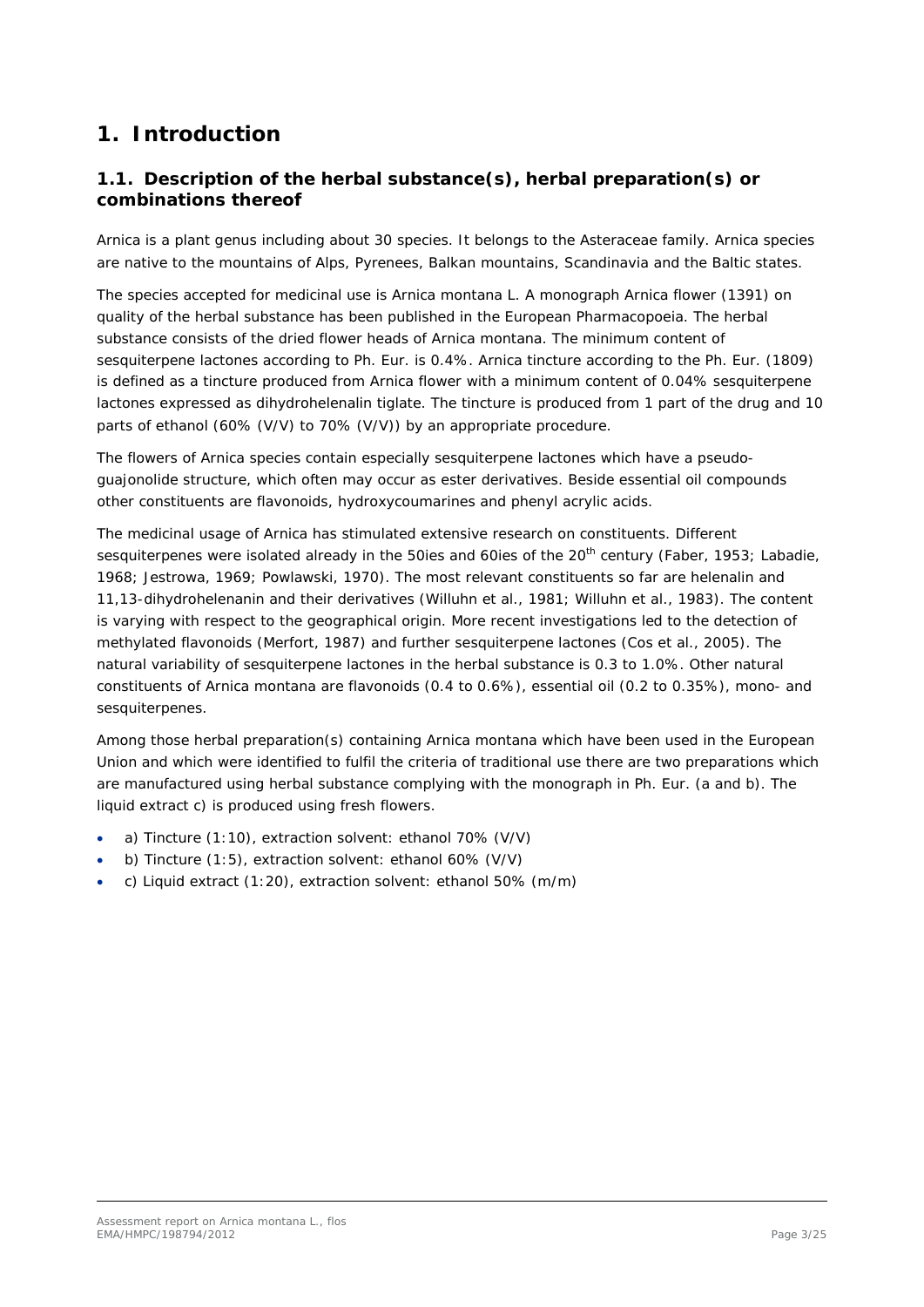# <span id="page-3-0"></span>*1.2. Information about products on the market in the Member States*

Medicinal products containing herbal preparations derived from Arnica flowers have been marketed in at least 10 Member States of the European Union.

## **Regulatory status overview**

| Member State    |                      | <b>Regulatory Status</b>       | Comments   |                |                                                |
|-----------------|----------------------|--------------------------------|------------|----------------|------------------------------------------------|
| Austria         | MA                   | $\boxtimes$ TRAD               | Other TRAD | Other Specify: | 2 preparations                                 |
| Belgium         | MA                   | ⊠<br><b>TRAD</b>               | Other TRAD | Other Specify: |                                                |
| Bulgaria        | MA                   | <b>TRAD</b>                    | Other TRAD | Other Specify: |                                                |
| Cyprus          | MA                   | <b>TRAD</b>                    | Other TRAD | Other Specify: |                                                |
| Czech Republic  | MA<br>$\blacksquare$ | <b>TRAD</b>                    | Other TRAD | Other Specify: | no product as single<br>ingredient preparation |
| Denmark         | $\Box$ MA            | <b>TRAD</b><br><b>Contract</b> | Other TRAD | Other Specify: | last 40-50 years not<br>licensed               |
| Estonia         | MA                   | <b>TRAD</b>                    | Other TRAD | Other Specify: | no preparations                                |
| Finland         | MA                   | TRAD                           | Other TRAD | Other Specify: | no preparations                                |
| France          | MA                   | $\boxtimes$ TRAD               | Other TRAD | Other Specify: | 3 preparations                                 |
| Germany         | $\boxtimes$ MA       | <b>TRAD</b>                    | Other TRAD | Other Specify: | 10 preparations                                |
| Greece          | MA                   | TRAD                           | Other TRAD | Other Specify: |                                                |
| Hungary         | MA                   | $\boxtimes$<br><b>TRAD</b>     | Other TRAD | Other Specify: | 2 preparations                                 |
| Iceland         | MA                   | TRAD                           | Other TRAD | Other Specify: |                                                |
| Ireland         | MA                   | <b>TRAD</b>                    | Other TRAD | Other Specify: |                                                |
| Italy           | MA                   | <b>TRAD</b>                    | Other TRAD | Other Specify: |                                                |
| Latvia          | ⊠<br>MA              | <b>TRAD</b>                    | Other TRAD | Other Specify: |                                                |
| Liechtenstein   | MA                   | <b>TRAD</b>                    | Other TRAD | Other Specify: |                                                |
| Lithuania       | MA                   | <b>TRAD</b>                    | Other TRAD | Other Specify: |                                                |
| Luxemburg       | MA                   | <b>TRAD</b>                    | Other TRAD | Other Specify: |                                                |
| Malta           | MA                   | TRAD                           | Other TRAD | Other Specify: |                                                |
| The Netherlands | MA                   | ⊠<br><b>TRAD</b>               | Other TRAD | Other Specify: |                                                |
| Norway          | MA                   | <b>TRAD</b>                    | Other TRAD | Other Specify: |                                                |
| Poland          | MA                   | ⊠<br><b>TRAD</b>               | Other TRAD | Other Specify: | 2 preparations                                 |
| Portugal        | MA                   | <b>TRAD</b>                    | Other TRAD | Other Specify: | no preparation                                 |
| Romania         | MA                   | <b>TRAD</b>                    | Other TRAD | Other Specify: |                                                |
| Slovak Republic | MA                   | <b>TRAD</b>                    | Other TRAD | Other Specify: | no preparations                                |
| Slovenia        | $\boxtimes$ MA       | <b>TRAD</b>                    | Other TRAD | Other Specify: |                                                |
| Spain           | MA                   | ⊠<br><b>TRAD</b>               | Other TRAD | Other Specify: |                                                |
| Sweden          | MA                   | <b>TRAD</b>                    | Other TRAD | Other Specify: | no preparations                                |
| United Kingdom  | MA                   | <b>TRAD</b>                    | Other TRAD | Other Specify: |                                                |

MA: Marketing Authorisation TRAD: Traditional Use Registration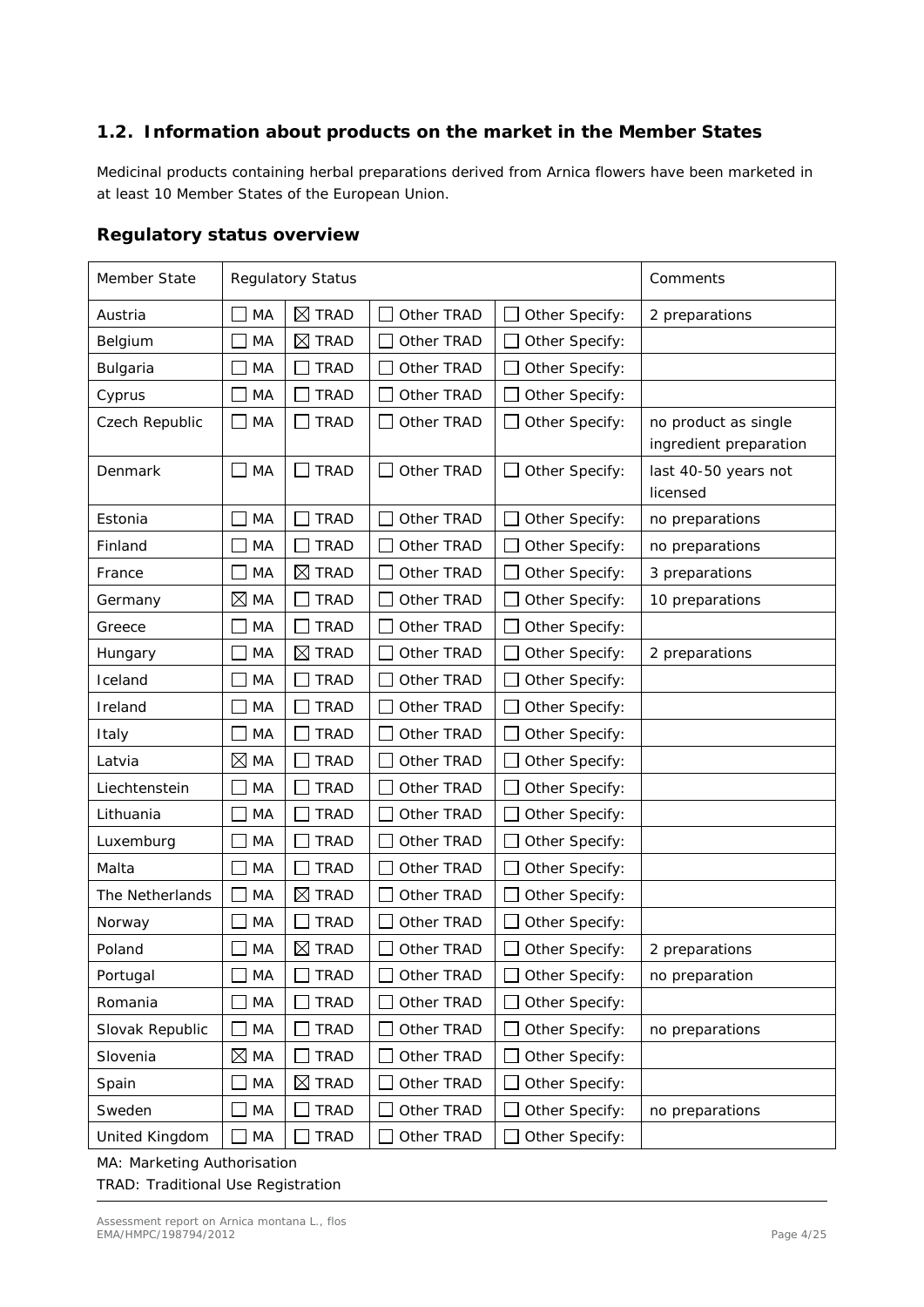Other TRAD: Other national Traditional systems of registration

This regulatory overview is not legally binding and does not necessarily reflect the legal status of the products in the MSs concerned.

## <span id="page-4-0"></span>*1.3. Search and assessment methodology*

All relevant databases in life sciences were accessed via DIMDI, the German authority for data evaluation, in October 2010. Key words used were "Arnika", "Arnica", "Arnica montana", "Helenalin", "Dihydrohelenalin". The research was updated after public consultation.

# <span id="page-4-1"></span>**2. Historical data on medicinal use**

## <span id="page-4-2"></span>*2.1. Information on period of medicinal use in the Community*

A wound healing effect was already attributed to Arnica in a manual of Tabernaemontanus in 1613. During the medieval age, Arnica was used as a medical plant in numerous indications, such as hematoma, injuries, varicose, phlebitis, gout, rheumatism, indigestion and cardiovascular disease. In Germany Arnica is used since 1957 as a remedy in different indications as: in cases of injury and as consequences of accidents, e. g. hematoma, distortions (dislocation, sprains), contusions (bruises), against oedema due to fracture, for systematic treatment of rheumatic muscle and joint complaints, against furuncolosis, inflammations caused by insect bites and superficial phlebitis, and to treat inflammations of the oral and throat region like gingivitis and aphthuous ulcers.

In 1984 a monograph on Arnica was established by the Commission E. The indication was covering a broad range of therapeutic conditions: for external use for injury and accidents, such as bruises, sprains, contusions, fracture-oedema, rheumatic muscle and joint pain, inflammation of the mouth and throat, furuncolosis and imflammation as a result of insect bites, phlebitis. Because of possible risks the application was limited to external use, the internal use was not admitted.

There is a WHO monograph on Arnicae flos, which was developed with reference to the British Herbal Pharmacopoeia and the German Commission E monograph, and which is listing the following indications: as a topical counterirritant for treatment of pain and inflammation resulting from minor injuries and accidents, including bruises, ecchymoses, haematomas and petechiae,and treatment of inflammation of the oral mucous membranes, insect bites and superficial phlebitis.

The ESCOP monograph on Arnicae flos attributed the following indications: Treatment of bruises, sprains and inflammation caused by insect bites; gingivitis and aphthous ulcers; symptomatic treatment of rheumatic complains.

# <span id="page-4-3"></span>*2.2. Information on traditional/current indications and specified substances/preparations*

The following data are derived from the request (dated 25 June 2010) for information concerning the marketed products of Arnica preparations: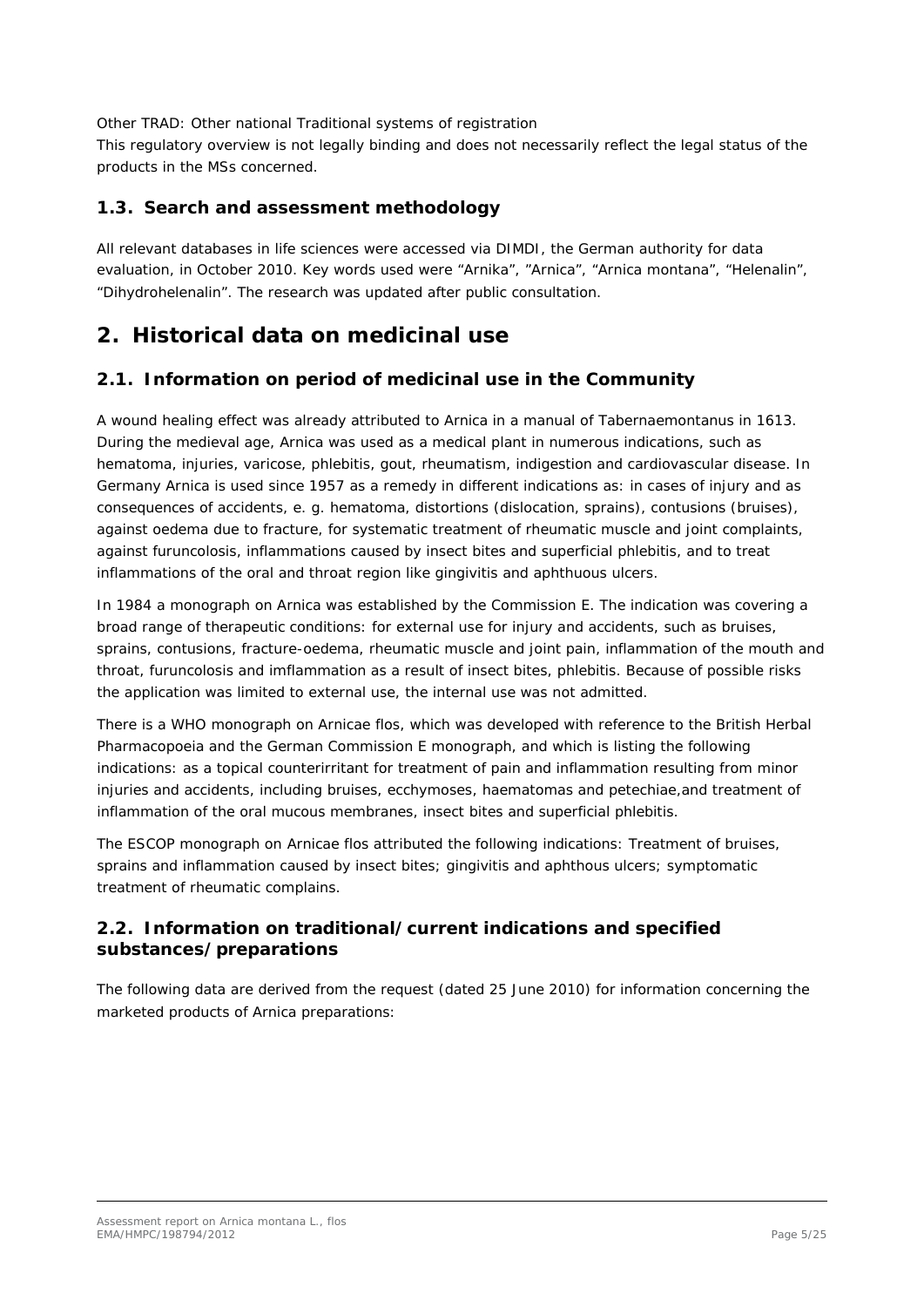## **Austria: Traditional use**

1. Ointment (registration in 2008):

100 g containing 21.5 g tincture (1:10), extraction solvent: ethanol 70% (V/V)

Indication: Traditional herbal medical product for external use at blunt traumas, sprain, bruise,

contusion and dislocation, and at painful muscle and joint disorders.

Posology: apply 3-5 times daily to the affected area in slight massage, not for persons under 18 years recommended.

2. Gel (registration in 2011):

100 g containing 50 g liquid extract from fresh Arnica flowers (1:20), extraction solvent: ethanol 50% (m/m)

Indication: Traditional herbal medical product for external use at blunt traumas, sprain, bruise,

contusion and dislocation, and at painful muscle and joint disorders.

Posology: apply 2 times daily 4 cm to the affected area in slight massage, not for persons under 18 years recommended.

If symptoms persist, lasting longer than 10 days, a doctor should be consulted.

## **France: Traditional use**

1. Cream for cutaneous use (since 1959):

100 g containing liquid extract (1:1), extraction solvent: ethanol 60% (V/V) Indication: Traditional used in the symptomatic treatment of ecchymosis. Posology: apply 2-3 times daily.

2. Gel for cutaneous use (since 2006):

100 g containing 20 g tincture (1:9), extraction solvent: ethanol 70% (V/V) Indication: Traditional used in the symptomatic treatment of ecchymosis. Posology: apply 2-3 times daily.

3. Gel for cutaneous use (since 2004):

100 g containing 20 g tincture (1:5), extraction solvent: ethanol 60% (V/V) Indication: Traditional used in the symptomatic treatment of ecchymosis. Posology: apply 3-4 times daily.

4. Solution for cutaneous use (since 1982):

100 g containing 100 g tincture (1:5), extraction solvent: ethanol 60% (V/V) Indication: Local treatment of ecchymosis and subcutaneous hematoma. No posology is given.

## **Germany: Well established use**

1. Gel for external use (as a compress and liniment) (since 1976):

100 g contain 25 g tincture from Arnica flowers (1:10), extraction solvent: ethanol 70% (V/V) Indication: for external use after injuries and accidents, i.e. hematomas, sprains, bruises, contusion. Posology: apply 3 times daily a string of gel of 3-5 cm length per area of the size of palm of the hand and massage gently, in adults and adolescents over 12 years

2. Gel for external use (since 1976):

100 g contain 25 g tincture from Arnica flowers (1:10), extraction solvent: ethanol 70% (V/V) Indication: for external use after injuries and accidents, i.e. hematomas, sprains, bruises, contusion. Posology: apply 2 times daily a string of gel of 3 cm length per area of the size of palm of the hand and massage gently, in adults and adolescents over 12 years

3. Gel for external use (since 1976):

10 g contain 2.4 g tincture from Arnica flowers (1:10), extraction solvent: ethanol 70% (V/V)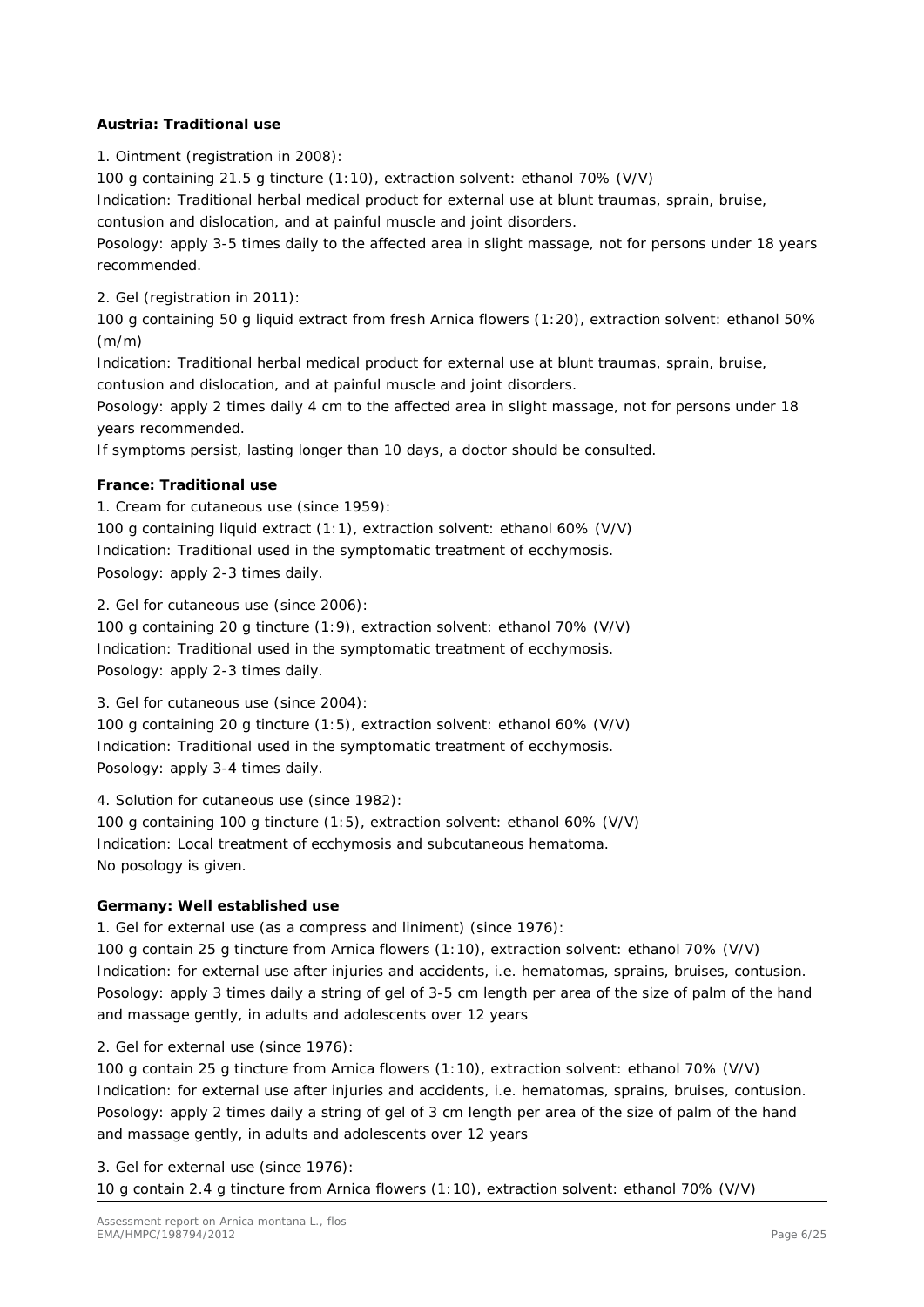Indication: for external use after injuries and accidents, i.e. hematomas, sprains, bruises, contusion. Posology: apply up to 2 times daily a string of gel of size of a pea per area of the size of palm of the hand and massage gently into the affected parts of the skin, in adults and adolescents over 12 years

## 4. Gel for external use (since 1976):

100 g contain 25 g tincture from Arnica flowers (1:10), extraction solvent: ethanol 70% (V/V), Indication: for external use after injuries and accidents, i.e. hematomas, sprains, bruises, contusion. Posology: apply 2 times daily a string of gel of 3 cm length per area of the size of palm of the hand and massage gently, in adults and adolescents over 12 years.

## 5. Cream for external use (since 1976):

10 g contain 2 g tincture from Arnica flowers (1:10), extraction solvent: ethanol 70% (V/V) Indication: for external use at blunt traumas, i.e. hematomas, sprains, bruises, contusion. Posology: apply up to 3 times daily a string of cream of 3 cm length per area of the size of palm of the hand and massage gently, in adults and adolescents over 12 years.

## 6. Cream for external use (since 1976):

10 g Cream contain 2.15 g tincture from Arnicae flos (1:10), extraction solvent: ethanol 70% (V/V) Indication: for external use after injuries and accidents, i.e. hematomas, sprains, bruises, contusion. Posology: apply 2-3 times daily a string of cream of 3 cm length per area of 10 x 10 cm, in adults and adolescents over 12 years.

7. Cream for external use (since 1976):

100 g contain 20 g tincture from Arnica flowers (1:10), extraction solvent: ethanol 70% (V/V) Indication: for external use after injuries and accidents, i.e. hematomas, sprains, bruises, contusion. Posology: apply several times a day a string of cream of 2-3 cm length on the affected parts of the body and massage, in adults and adolescents over 12 years.

## 8. Cream for external use (since 1976):

100 g contain 25 g tincture from Arnicae flos (1:10), extraction solvent: ethanol 70% (V/V) Indication: for external use after injuries and accidents, i.e. hematomas, sprains, bruises, contusion. Posology: apply up to 2-3 times daily a string of cream of 3 cm length per area of the size of palm of the hand and massage gently, in adults and adolescents over 12 years.

9. Cream for external use (since 1990):

1 g contains 80 mg tincture from Arnica flowers (1:10), extraction solvent: ethanol 70% (V/V) Indication: for external use after injuries and accidents, i.e. hematomas, sprains, bruises, contusion. Posology: apply 2-3 times daily to the affected parts of the skin and massage gently, in adults and adolescents over 12 years.

## 10. Ointment for external use (since 1993):

100 g contain 10 g extract from Arnica flowers (1:3.5-4.5), extraction solvent: sunflower oil Indications: for external use after injuries and accidents, i.e. hematomas, sprains, bruises, contusion; oedema in the tissue as a result of fractures; rheumatic muscle and join pain; inflammation from insect bites.

Posology: apply several times daily and massage gently, for instance a string of ointment of 8 cm length for the area of the lower leg, in adults and adolescents over 12 years.

## **Hungary: Traditional use**

1. Ointment (since 1992):

100 g containing 5 g Arnica tincture (1:10), extraction solvent: ethanol 70% (V/V)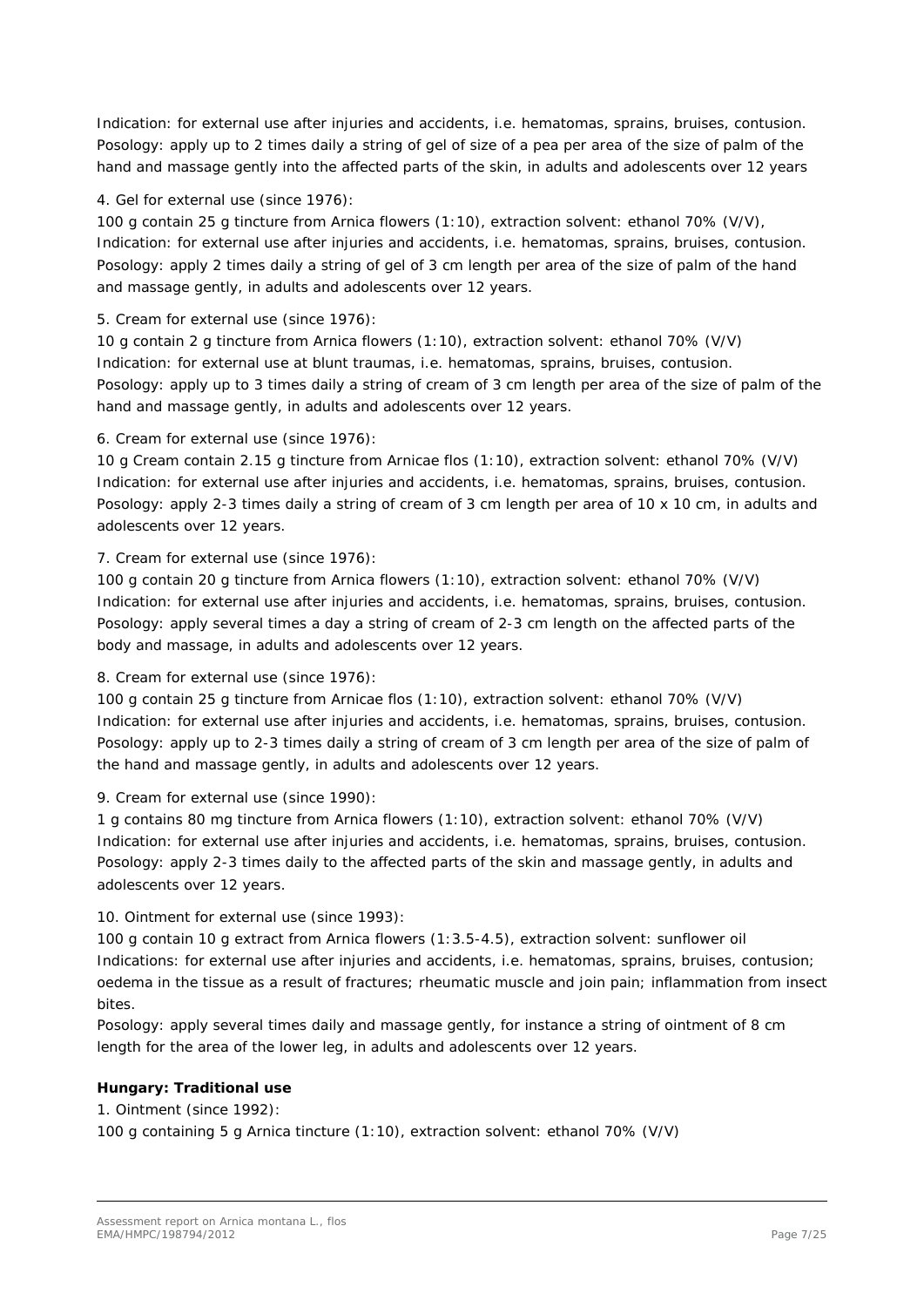Indications: Treatment of closed lesions, sprain, bruise, distortion, luxation. To decrease inflammation due to lesions, to promote resorption of local swelling of suffusion. To alleviate articular or muscular pain. Warming up before sport activities. Relief of insect bites.

Posology: rub the ointment into the skin of the affected region several times a day, but not more than 5 times. Apply the preparation carefully to wounds and then cover the wound with light dressing. Risk: Rarely allergic skin reactions can occur. Long term use or application of big quantity can caus inflammation of the skin, vesication, eczema, or skin necrosis. The application of the substance on injured skin surface, or on ulcus cruris can cause oedematous dermatitis.

## 2. Cream (since 1996):

60 g containing 6 g Arnica tincture (1:10), extraction solvent: ethanol 70% (V/V)

Indications: Treatment of closed lesions, sprain, bruise, distortion, luxation. To decrease inflammation due to lesions, to promote resorption of local swelling of suffusion. To alleviate articular or muscular pain. Warming up before sport activities. Relief of insect bites.

Posology: after cleaning the affected area apply the cream in thin layer and rub it 2-3 times daily. Risk: Allergic skin reactions can occur. Long term use can cause eczema.

#### **Latvia: Well-established use**

1. Ointment for external use (marketed since 2002):

Ointment 10%, containing tincture (1:10), extraction solvent: ethanol 70% (V/V)

Indications: Antiseptic, anti-inflammatory and local irritant for the reduction of pain and inflammation of joints and muscles; for the treatment of bruises, dislocation, sprains, strains, mild frostbites and burns, inflammation after insect bites; for the relief of subcutaneous haemorrhage and hematomas. Posology: apply 3-4 times daily to the affected area of skin by gently massaging.

#### **Netherlands: Traditional use**

1. Gel for cutaneous use (registration since 2009):

Liquid extract (1:20), extraction solvent: ethanol 50% (m/m)

Indications: Traditional herbal medicinal product for cutaneous use for stiffness, muscular aches, pains and sprains, bruises and swelling after contusions. The use is exclusively based on long-standing use. Posology: apply 2-4 times daily.

## **Poland: Traditional use**

1. Tincture for cutaneous use only (since 1992):

Arnica tincture (1:10), extraction solvent: ethanol 70% (V/V), diluted tincture (1:3 to 1:10) Indications: Hematomas, sprains, bruises, oedemas, furuncolosis, veins inflammation, inflammation caused by insect bites, rheumatic complains.

Risk: Hypersensitivity, skin irritations, contact dermatitis.

2. Extract for cutaneous use only (since 1994):

Arnica anthodii extractum: 2-4 times daily.

Indications: adjuvant in bruises, sprains (oedema), insect bites, rheumatic complains.

Risk: Possibility of skin allergic reactions (contact allergy), hypersensitivity, skin irritations, contact dermatitis.

## **Slovenia: Well-established use**

1. Gel for cutaneous use only (registration in 2007):

1 g contains 0.5 g of tincture of fresh Arnica flowers (*Arnica montana* L.) (1:20), extraction solvent: ethanol 57.9% (V/V)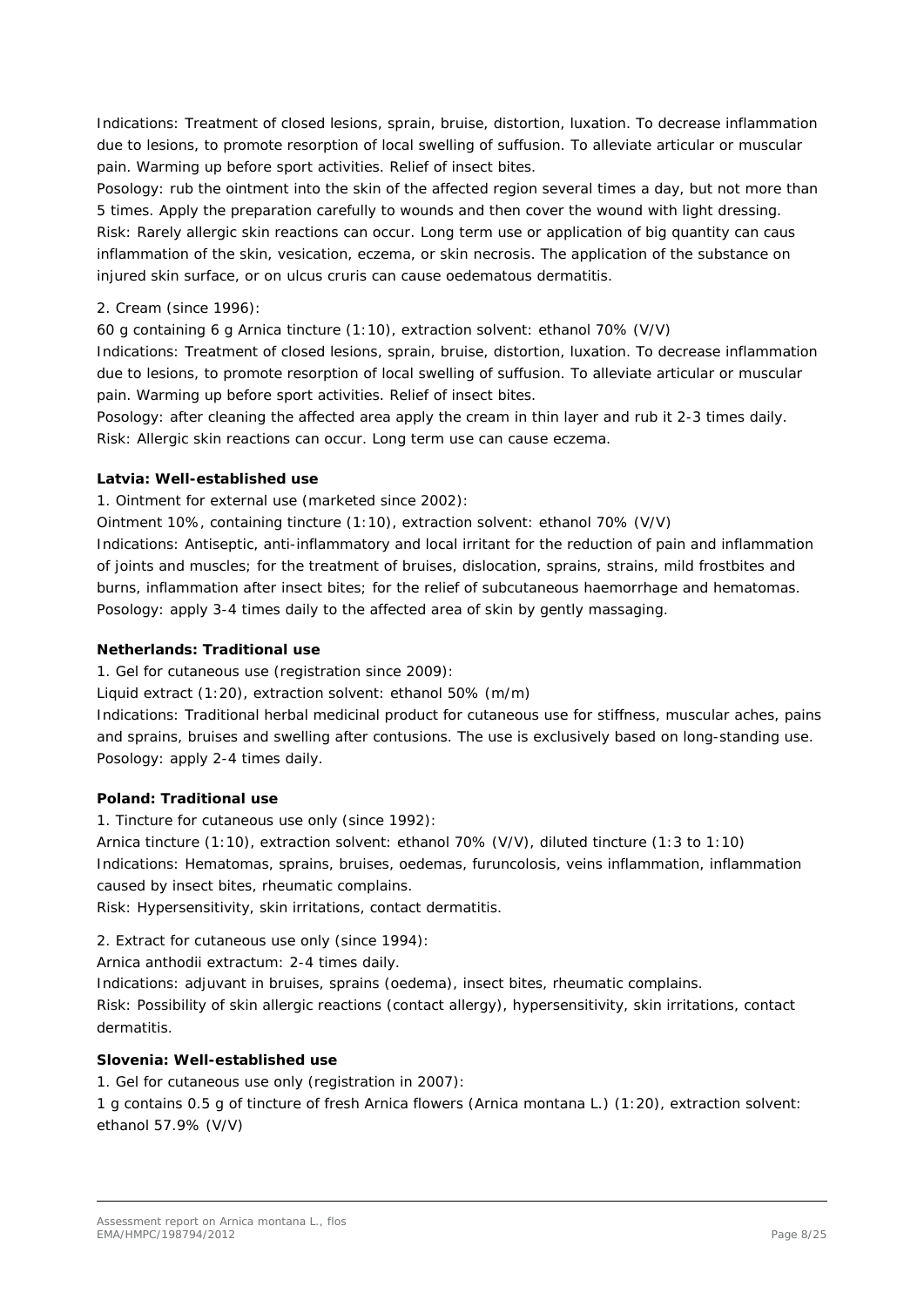Indications: Herbal medical product for cutaneous use: for supportive treatment of rheumatic complains (osteoarthritis) and other conditions with muscular aches, pains and stiffness symptomatic relief of aches, pains and stiffness, sprains, after contusions, exclusively based on long-standing use. Posology: apply the gel gently to the affected area 2-3 times daily.

## **Spain: Traditional use**

1. Gel (registration in 2008):

1 g contains 500 mg of liquid extract (1:20), extraction solvent: ethanol 50% (m/m) Indications: Traditional herbal medical product for the symptomatic relief of muscular aches, pains and stiffness, sprains, after contusions, exclusively based on long-standing use. Posology: apply 2-10 cm to the affected area 2-4 times daily.

# <span id="page-8-0"></span>*2.3. Specified strength/posology/route of administration/duration of use for relevant preparations and indications*

For data on posology refer to information presented in section 2.2 for specific extracts. Herbal preparations containing Arnica flowers are only for cutaneous use in semi-solid dosage forms (ointment, cream, gel). The frequency of application is varying between 2 to 3, 3 to 4 and 2 to 4 times daily. Only for a few products a restriction of the duration of use is reported (10 days).

# <span id="page-8-1"></span>**3. Non-Clinical Data**

# <span id="page-8-2"></span>*3.1. Overview of available pharmacological data regarding the herbal substance(s), herbal preparation(s) and relevant constituents thereof*

Many pharmacological studies have investigated effects of Arnica extracts and its constituents *in-vivo* and *in-vitro*. The studies with relevance for the assessment report have been selected.

There are only few pharmacological studies with extracts, which are listed in the monograph. The majority of studies have focused on well-known isolated components of Arnica*.*

## **Primary pharmacology**

#### Anti-inflammatoric effects

#### *In-vitro* studies

Tinctures/ethanolic or lipophilic extracts:

Arnica was studied for the capability to impair activation of the transcription factors (nuclear factors) NF-KB and NF-AT. Both proteins are responsible for the transcription of genes encoding various inflammatory mediators. Additionally the influence on the release of the cytokines IL-1 and TNF-α was examined. Arnica tincture, Arbo (German Pharmacopoeia, DAB), and ArnikaGel (Kneipp Company) were tested. No further details on composition of the tested materials were described. Jurkat T cells  $(5-6 \times 10^5 \text{ cells/ml})$  were incubated with various amounts of Arnica tincture or Arnica gel. 5  $\mu$ g/ml of the Arbo tincture completely inhibited NF-kB-DNA binding. Arnica Gel was less active since a concentration of 50 µg/ml was necessary for a complete inhibition. No cytotoxic effects could be observed. The inhibitory activities correlate with the quantitative and qualitative content of sesquiterpe lactones (Klaas, 2000).

#### Other extracts:

A methanolic Arnica extract (no further details were described) in a quantity of 100 µg/ml significantly reduced the protein level of inducible NO synthase (iNOS) and cyclooxigenase-2 (COX-2) in J774 murine macrophages. Furthermore it was shown that the extract prevented the lipopolysaccaride-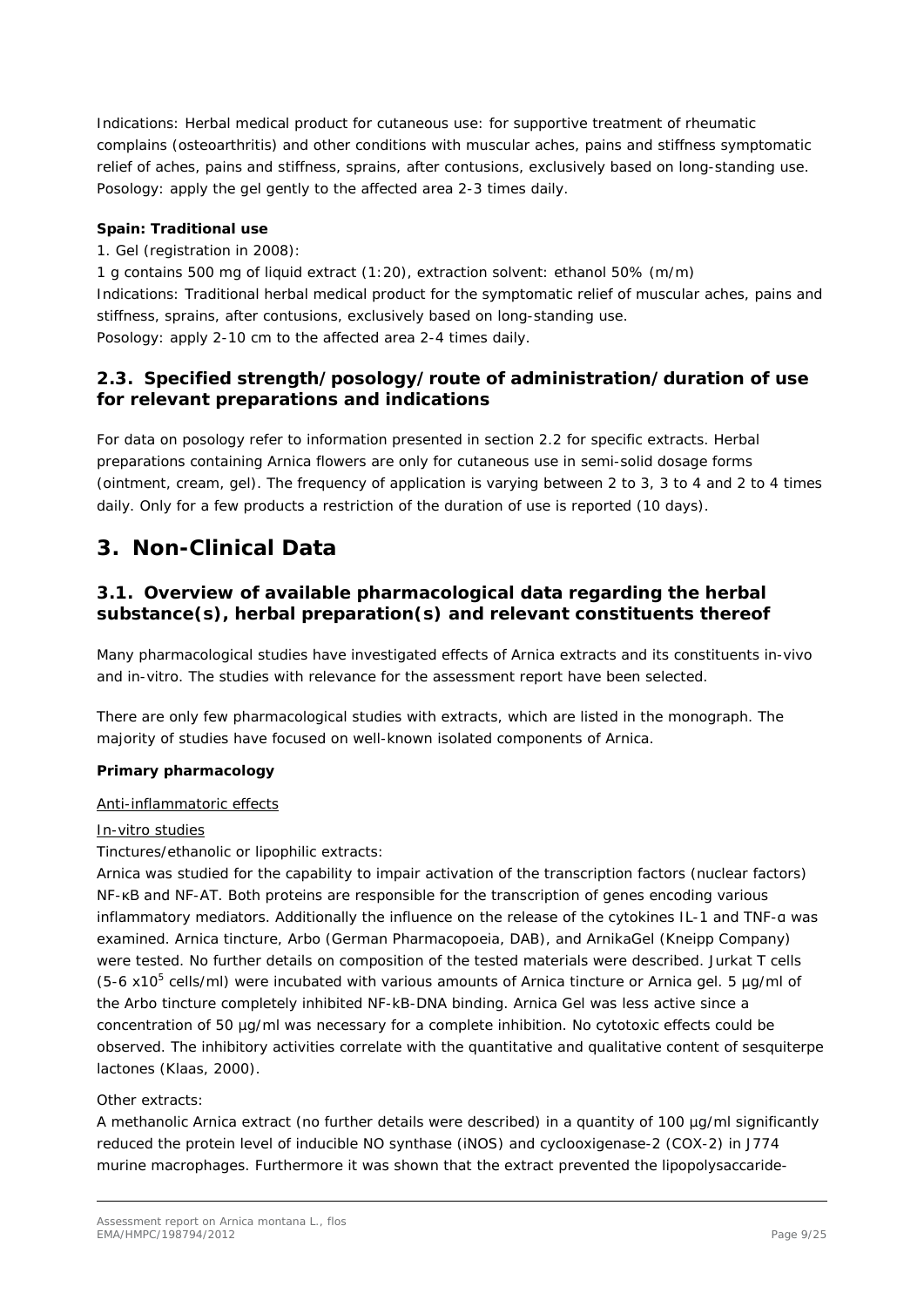mediated nuclear translocation of NF-KB. The authors concluded that these results are demonstrating the anti-inflammatory potential of Arnica (Mol, 2010).

#### Isolated compounds:

Helenalin (in concentrations from 0.5 -2  $\mu$ M) was reported to suppress essential immune functions of activated CD4 T-cells (2.25x10<sup>6</sup> cells/ml) by multiple mechanisms. It was shown that helenalin induced apoptosis in activated CD4 T-cells by triggering the mitochondrial pathway of apoptosis. The authors concluded helenalin may be a new immunosuppressive compound suited for the treatment of deregulated and unwanted T-cell-mediated immune responses (Berges *et al*., 2009).

The treatment of three different cell types, T-cells, B-cells and epithelial cells, with micromolar concentrations of helenalin (1-20 µM) resulted in inhibition of the activation of NF-κB which controls the transcription of various cytokines and adhesion molecules. Thus, the authors concluded that by inhibiting NF-κB-activation, helenalin, and to a much lesser degree, 11,13-dihydrohelenalin (at a concentration of 200 µM) might decrease the production of many inflammatory cytokines and will prevent the recruitment of immune cells, T-cells, B-cells and macrophages and neutrophils, thereby reducing inflammation (Lyss, 1997).

The dual role of sesquiterpene lactones as an anti-inflammatory compound and contact allergen *in vitro* was examined. In dentritic cells the activation of NF-ĸB and the secretion of interleukin (IL-12) in the presence of different doses of sesquiterpene lactones was tested. Arnica tinctures suppressed NFĸB activation and IL-12 production at high concentrations, but had immunstimulatory effects at low concentrations (Lass 2008, 2010).

#### *In-vivo* studies

Tinctures/ethanolic or lipophilic extracts:

Lass *et al*. (2008) investigated anti-inflammatory effects of sesquiterpene lactones and possible immune-regulatory mechanisms with respect to contact hypersensitivity to *Arnica montana* L. In this study the role of sesquiterpene lactones as anti-inflammatory compound and contact allergen was examined. The mouse contact hypersensitivity model was used. Two chemotypes of *Arnica montana* were applied: the Spanish SP chemotype, with isolated 11alpha,13-dihydrohelenalinisobutyrate and methacrylates (0.7 mg/ml calculated as 11alpha,13-dihydrohelenalinmethacrylate) and the central European CL chemotype with helenalinisobutyrate (0.83 mg/ml calculated as helenalinisobutyrate). The concentrations used for helenalinisobutyrate (1.2 mM=39.89 mg/100 ml tincture or ethanol 12 mM), 11alpha,13-dihydrohelenalin methacrylate (2.12 mM=69.93 mg/100 ml tincture or EtOH and 21.2 mM and for 11alpha,13-dihydrohelenalin isobutyrate 2.12 and 21.2 mM.

Sesquiterpene lactones and tinctures (0.7 mg/ml calculated as 11,13 dihydrohelenalinmethacrylate) and (0.83 mg/ml calculated as helenalinisobutyrate) from *Arnica montana* did not induce contact hypersensitivity (abdomen and ear); dose dependent effects of sesquiterpene lactones on NF-κB activation (inhibition of NF-κB-DNA binding at high concentrations and activation of NF-κB-DNA at low concentrations, immunostimulatory effects, Arnica suppressed contact hypersensitivity to the strong contact sensitiser trinitrochlorbenzene-TNCB). The authors concluded that sesquiterpene lactones and tinctures from Arnica are weak inducers of skin inflammation and that Arnica tinctures (Arnica tinctures was prepared from *Arnica montana* flowers, CE chemotyp, by percolation according to the European Pharmacopoeia 1997 and contained mainly helenalinesters 0.83 mg/ml calculated as helenalinsobutyrate) decrease TNCB-induced contact eczema.

The dual role of sesquiterpene lactones as an anti-inflammatory compound and contact allergen was examined *in-vivo* in the mouse contact hypersensitivity model. Contact hypersensitivity could not be induced in the mouse model, even when Arnica tinctures or sesquiterpene lactones were applied undiluted to inflammated skin. Contact dermatitis could be induced in acutely CD-4 depleted MHC II knockout mice. The authors suggested that induction of contact hypersensitivity by Arnica is prevented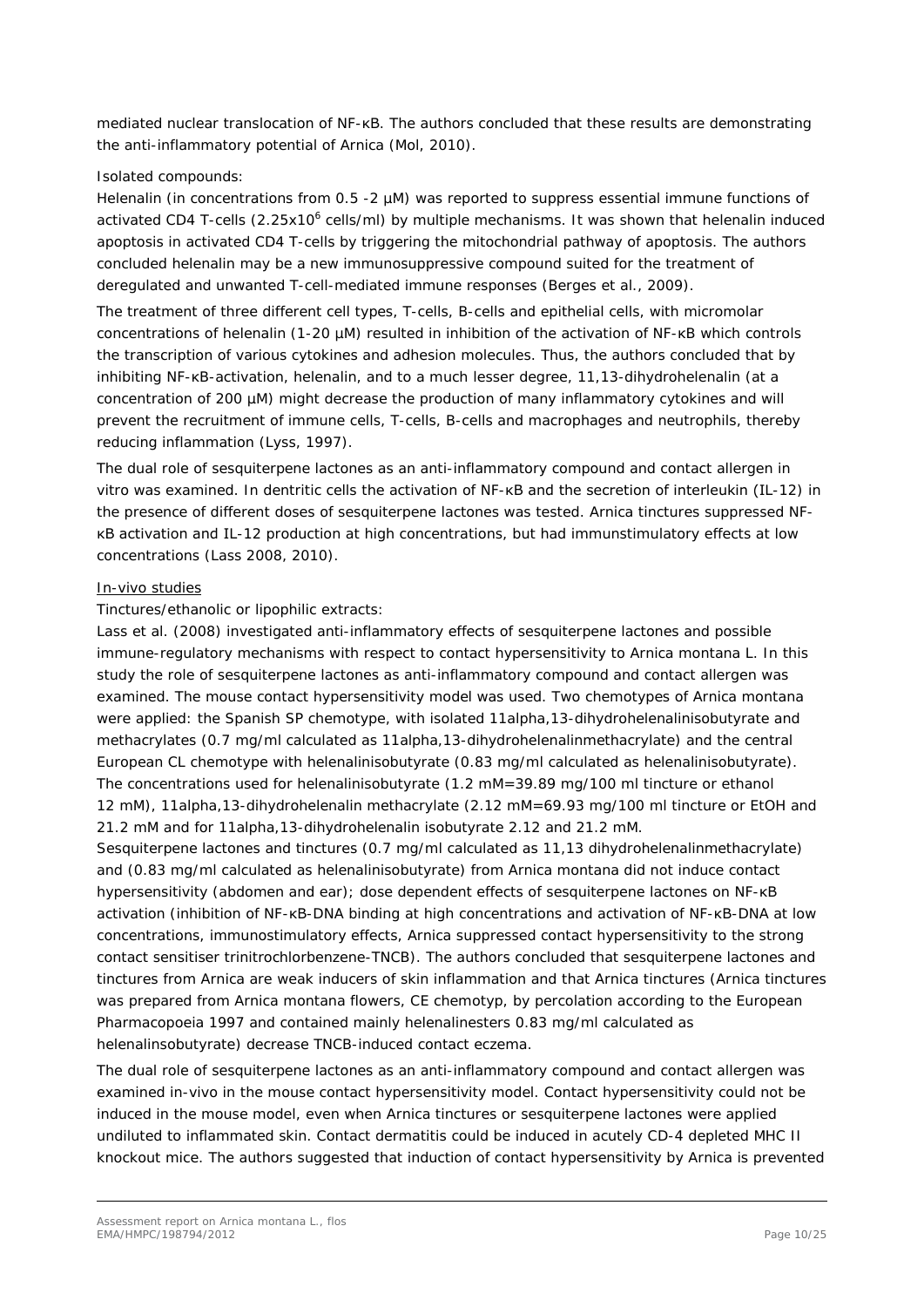by its anti-inflammatory effect and immunosuppression as a result of immune regulation in immunocomoetent mice (Lass 2008, 2010).

#### **Secondary pharmacology**

### Tinctures/ethanolic or lipophilic extracts:

In a concentration of 50-150 µg/ml Arnica could markedly reduce the level in nitrotyrosine in blood platelet proteins treated with peroxynitrite. The effect observed was attributed to polyphenolicpolsaccaride conjugates. The authors concluded that the compounds from Arnica possess antioxidative properties and protect blood platelet proteins against peroxinitrit toxicity *in-vitro* (Saluk-Juszczak *et al*., 2010).

#### Other extracts:

Iauk (2003) reported a study designed to evaluate the antibacterial activity of i.e. Arnica against anaerobic and facultative aerobic periodontal bacteria (18 overall). As a positive control a macrolid antibiotic, spiramycin was used. A methanol extract and a decoction were assayed, each 10% from 10 g powder for decoction and 15 g of the drug for extraction. The methanol extract showed an inhibiting activity against many of the species tested (MIC=2048 mg/l).

#### Isolated compounds:

Cytotoxicity of 21 flavonoids and 4 sesquiterpene lactones against GLC4 (a human small cell lung carcinoma cell line) and COLO 320 (a human colorectal cancer cell line) cell lines was assayed. Most flavonoids showed moderate to low cytotoxicity, as compared to the reference compound cisplatin ( $IC_{50}$ =1.1 µM against GLC4 and 2.9 µM against COLO 320). Their  $IC_{50}$  values varied from 17 to 200  $\mu$ M. The most toxic compound was the flavone jaceopsidin. For helenalin the IC<sub>50</sub> was 0.44  $\mu$ M against GLC4 cells and 1.0 µM against COLO 320 cells. COLO 320 cells were more sensitive than GLC4 cells (Woerdenbag *et al*., 1994).

Anti-trypanosomal activity of helenalin and structurally related sesquiterpene lactons was investigated in assay systems with African *Trypanosoma brucei rhodesiense* and American *Trypanosoma cruzi*. Helenalin was the most active compound with  $IC_{50}$  values of 0.051 and 0.695  $\mu$ M (Schmidt, 2002).

Helenalin, dihydrohelenalin and their acetates showed activities against asexual blood forms of *Plasmodium falciparum in-vitro*, helenalin was found to be the most active compound. The IC<sub>50</sub> values measured were in the range of 0.23 to 7.41 µM (Francois, 2004).

#### **Safety Pharmacology**

No data available.

#### **Pharmacodynamic Interactions**

No data available.

## <span id="page-10-0"></span>*3.2. Overview of available pharmacokinetic data regarding the herbal substance(s), herbal preparation(s) and relevant constituents thereof*

Skin penetration of topically used Arnica preparations and of isolated sesquiterpene lactones was investigated using a stripping method with adhesive tape and pig ear skins to measure penetration into stratum corneum. Different Arnica preparations, two tinctures (tincture 1 Spanish chemotype, tincture 2 ARBO type) and one gel were tested. For all preparations tested penetration of helenalin isobutyrate and dihydrohelenalin acetate into the stratum corneum was demonstrated. Interestingly, penetration of sesquiterpene lactones from extracts was about 10-fold higher than that of isolated compounds. Dihydrohelenalin acetate showed better penetration characteristics than the helenalin derivatives. The authors concluded that the mode of Arnica formulations has an influence on the penetration behaviour.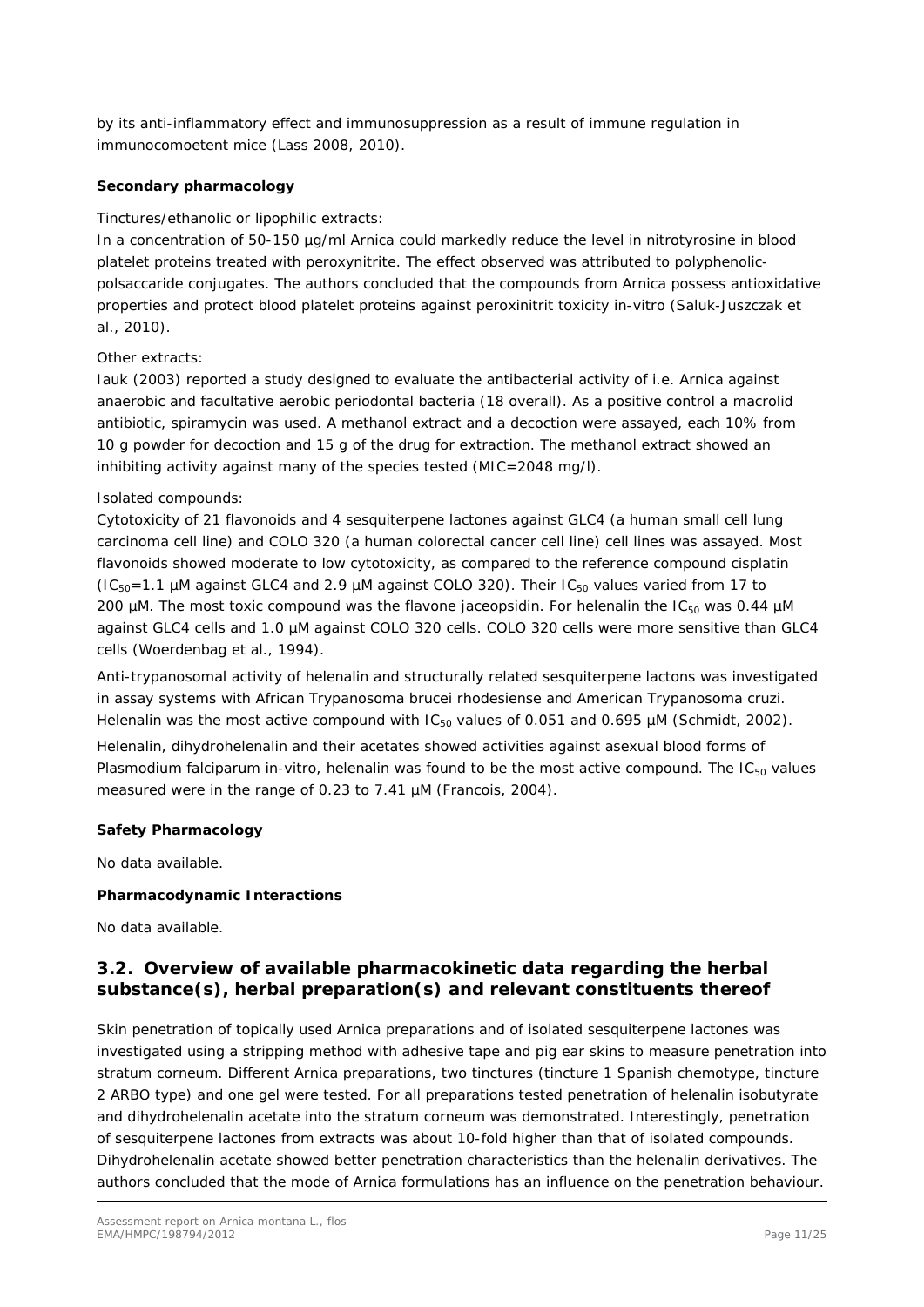Also it was observed that the penetration rate of sesquiterpene lactones from Arnica gel preparations decreased after 4 hours, while from ointment preparations penetration was taking place continuously (Wagner *et al*., 2004).

Evaluation of skin permeability of sesquiterpenes from a supercritical carbon dioxide Arnica extract by HPLC/DAD/MS was reported by Bergonzi *et al*. (2005). The aim of this study was to evaluate by HPLC analysis the effects of different skin permeation enhancers on the percutaneous absorption of sesquiterpene lactones of Arnica. The skin permeation study was performed using a modified Franz diffusion cell and the human stratum corneum and epidermis as membrane, sampled from human abdomen skin, obtained by surgical operation. Overall the study demonstrated penetration of sesquiterpene lactones, by using Dimethylsulfoxide and oleic acid, lauroglycol, isopropyl myristate and Tween 80. The better results could be shown for oleic acid in all investigated times (after 4, 7 and 24 hours).

Specific data on resorption and distribution, metabolism and elimination are not available.

# <span id="page-11-0"></span>*3.3. Overview of available toxicological data regarding the herbal substance(s)/herbal preparation(s) and constituents thereof*

Single dose toxicity:

The oral LD<sub>50</sub> of an extract (not further specified) was  $>5$  g/kg in rats and 123 mg/kg in mice. The LD<sub>50</sub> using intraperitoneal administration was 31 mg/kg for mice (CIR Expert Panel, 2001).

Repeated dose toxicity: No information found in literature.

#### Genotoxicity:

The mutagenic potential of an extract of Arnica (100 µl of extracts contain 100 mg dried Arnica, extract not further specified) was determined in the AMES-test using *S. typhimurium* TA98 and TA100 (with and without metabolic activation). The Arnica extract (10-400 ml) produced a 2-4fold increase in the number of revertants (except TA100 without metabolic activation). The authors ascertained that the mutagenic effects could be ascribed to flavonols present in Arnica (Göggelmann and Schimmer, 1986).

Carcinogenicity: No information found in literature.

Reproductive toxicity: No information found in literature.

#### Local tolerance:

Several dermal irritation tests were performed using different Arnica extracts/preparations (not further specified), different animal species and different test models. In most tests no irritation was observed while a few preparations/tests revealed slight patchy erythema (CIR Expert Panel, 2001).

## Sensitisation:

Several tests examined the sensitisation potential of different Arnica extracts/preparations (not further specified) in guinea pigs. In some tests no sensitisation potential was observed while in two publications (raw extract, tincture, ether extract – all not further specified) sensitiser potential was reported (CIR Expert Panel, 2001).

#### Ocular irritation:

Several dermal irritation tests were performed using different Arnica extracts/preparations (not further specified) in rabbits. Different results ranging from non to minimally irritating were found (CIR Expert Panel, 2001).

## Phototoxicity: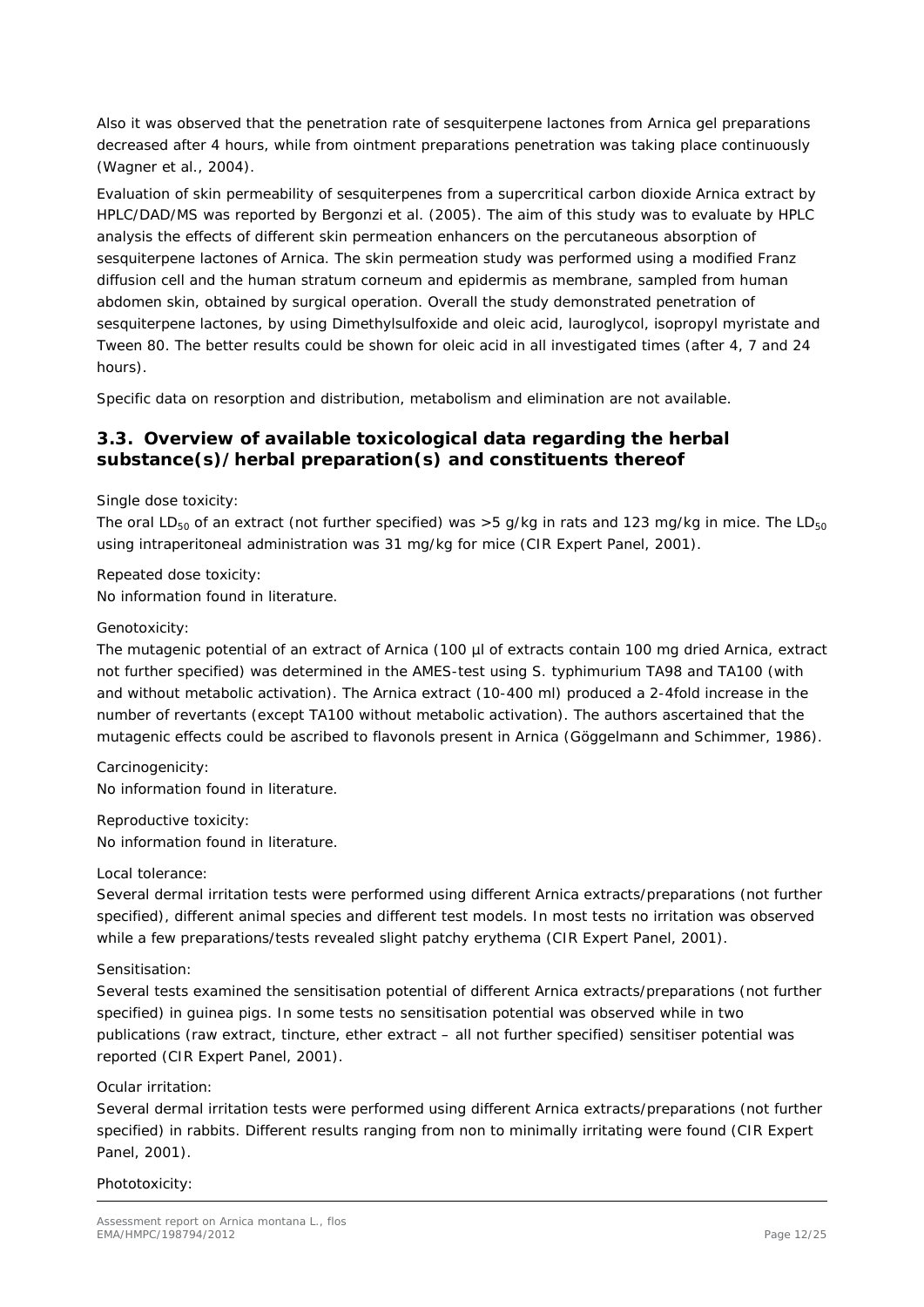Several phototoxicity tests were performed using different Arnica extracts/preparations (not further specified), different animal species and different test models. No phototoxic effects were observed (CIR Expert Panel, 2001).

# <span id="page-12-0"></span>*3.4. Overall conclusions on non-clinical data*

Results from relevant experimental studies on *Arnica montana* to support the proposed indications are very limited. The reported pharmacological effects are not considered contradictory to the traditional uses.

Non-clinical information on the safety of *Arnica montana* flowers is scarce. Nonetheless, neither the chemical composition nor the long-term widespread use in the European Community suggests that there is a high risk associated with the use of Arnica preparations.

Specific (or adequate) tests on reproductive toxicity, genotoxicity and carcinogenicity have not been performed. A community list entry cannot be supported.

# <span id="page-12-1"></span>**4. Clinical Data**

# <span id="page-12-2"></span>*4.1. Clinical Pharmacology*

# <span id="page-12-3"></span>**4.1.1. Overview of pharmacodynamic data regarding the herbal substance(s)/preparation(s) including data on relevant constituents**

#### Ex-vivo studies

The study analysed the parameters of venous blood from healthy volunteers without any other antiinflammatory medication during the last 2 weeks. Helenalin and 11,13-dihydrohelenalin were reported to inhibit collagen-induced platelet aggregation, thromboxane formation and 5-hydroxytryptamine secretion in a concentration dependent manner at 3-300  $\mu$ M. Helenalin was found to be more potent (Schröder *et al*., 1990).

The effect of sesquiterpene lactones and sesquiterpene lactone-containing plant preparations on human blood, plasma and human serum albumin solutions was investigated. 11,13-dihydrohelenalin acetate and 13-dihydrohelenalin methacrylate were isolated from *Arnica montana* (Spanish chemotype), helenalin isobutyrate was provided from a pharmaceutical manufacturer. Arnica tincture 1 was containing predominantly 11,13-dihydrohelenalin esters (0.40 mg/ml), tincture 2 and 3 consisting of helenalin and 11,13-dihydrohelenalin esters with a total amount of 0.82 mg/ml (tincture 2) and 0.72 mg/ml (tincture 3). 0.7 ml of blood or human serum albumin-solution was incubated with 50 µl of the sesquiterpene solution or tincture (adjusted to 7.5 mM, 3 mM or 1.5 mM total amount of sesquiterpene lactones). The concentrations of the sesquiterpene lactones were 500, 200 and 100  $\mu$ M, respectively. The extent of protein binding in human plasma was varying, 30-50% of the sesquiterpene lactones were bound to plasma. Sesquiterpene lactones in the ethanolic preparations showed a lower degree of protein binding (Wagner *et al*., 2004).

## <span id="page-12-4"></span>**4.1.2. Overview of pharmacokinetic data regarding the herbal substance(s)/preparation(s) including data on relevant constituents**

No data available.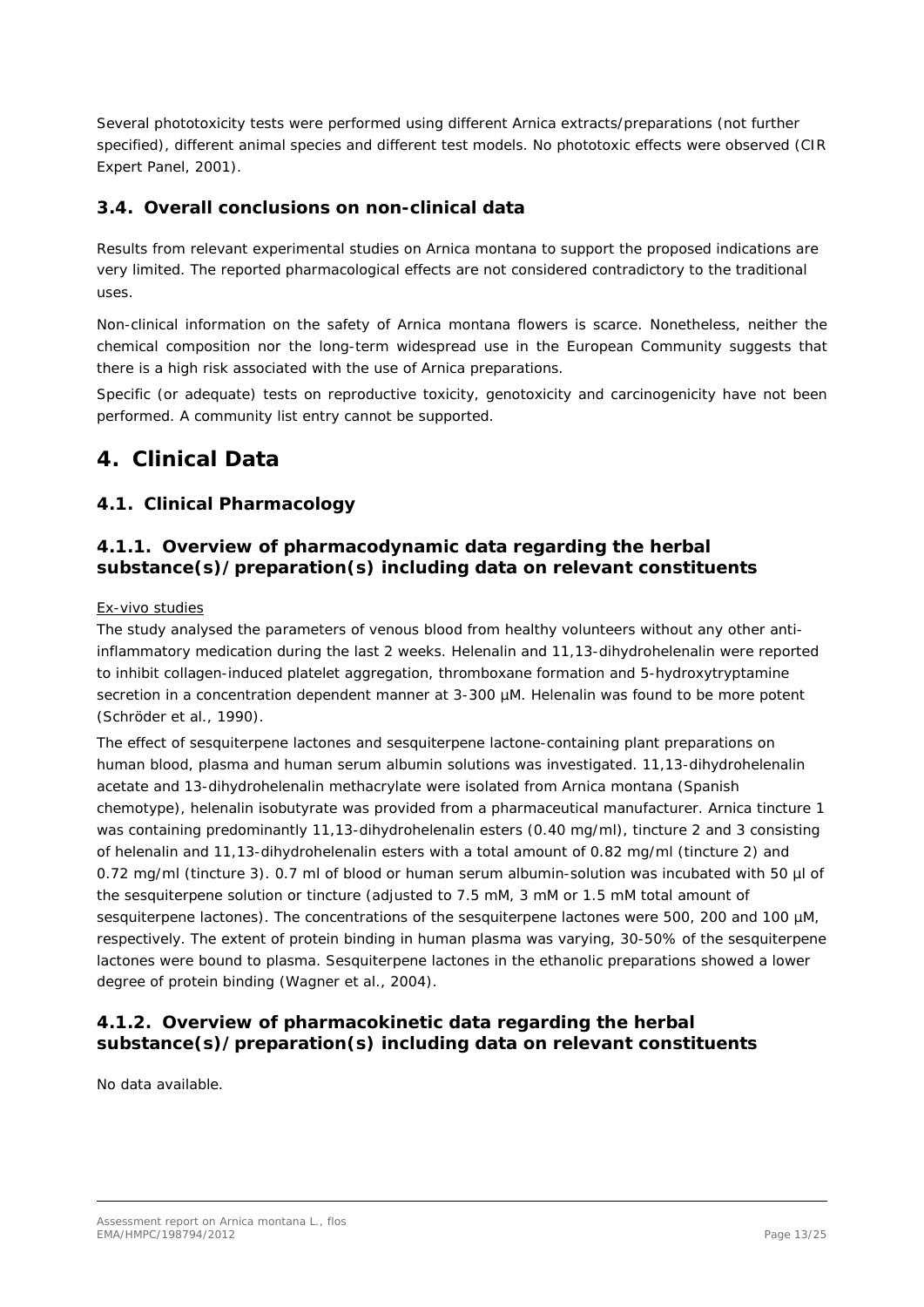# <span id="page-13-0"></span>*4.2. Clinical Efficacy*

There are only a limited number of clinical investigations. Most of them are not in accordance with current standards and cannot be regarded to substantiate well-established use. Nevertheless, the clinical trials support the traditional use of Arnica preparations.

Dose response studies are not available.

# <span id="page-13-1"></span>**4.2.1. Clinical studies (case studies and clinical trials)**

## **Placebo controlled studies**

Alonso *et al*. (2002): Effects of topical Arnica gel on post-laser treatment bruises, a randomised, double-blinded, placebo-controlled study, n=19 with facial teleangieectasiaes, age unknown. The patients were divided in 2 groups, a pre-treatment and a post-treatment group. The pre-treatment group applied either Arnica (*A. montana* tincture with 45% alcohol, purified water with hazel, trolamine, carboner, EDTA, and methyl/propyl paraben) or vehicle alone on both sides of the face twice a day for 2 weeks prior to laser treatment. The post-treatment group followed the same procedure for 2 weeks after laser treatment (5 mm spot size with 6.3 J/cm<sup>3</sup> fluency. For assessment of bruising a visual analogue scale (VAS) 10 cm line with 0=no bruising and 10=worst bruising on days 0, 3, 7, 10, 14, and 17 was used. In addition photographs were taken and later evaluated by a second doctor. No significant difference was found between topical Arnica and vehicle either in the prevention of bruising, or in resolution of bruising. In both groups no side effects were seen.

#### *Assessor's comment:*

*Although this is a placebo-controlled study, the results are not suited to demonstrate the effectiveness, there was no difference between Arnica gel and placebo in the treatment of post-laser treatment bruises. Adverse drug reactions were not seen, however, only 19 patients were included in the study, so the significance is low.*

Rosenzweig *et al*. (2002): Pilot study of Arnica compress to relieve acute soft-tissue pain, a placebocontrolled study with n=39, age and gender unknown. Most frequent sites of pain were: foot/ankle, knee and neck/shoulder. The treatment was either active compress, 0.7% Arnica, prepared from whole plant extract (Arnica essence; Weleda) or placebo containing water and food colouring for 30-45 min over the affected body. Serial visual analog pain scores (VAS) were obtained at times 0, 30 and 60 min, the duration of therapy was 4 weeks. 30 patients completed the study, 16 received Arnica and 14 received placebo. An Arnica compress prepared from a 0.7% solution applied for 30-45 min provided no statistically significant analgesic effect compared to placebo one hour after initiation of therapy. One patient in the placebo group reported itching, no other adverse reactions occurred.

### *Assessor's comment:*

*Although a placebo-controlled study, the results are not suited to demonstrate efficacy in the treatment of acute soft-tissue pain, because there was no difference between Arnica and placebo. Moreover, it is not a phytotherapeutic formulation, because the whole plant is used here. Only one adverse drug reaction was seen, one patient out of 39 enrolled patients perceived itching.*

Brock (1991): Two Studies were reported, one of them placebo controlled. The first study was a threearm study, n=159, double blind and randomised. Three treatments were 1: a combination ointment (100 g stand. Ol. arnicae (extract from Arnica flowers with sunflower oil 1+5) 10 g; Heparine 4000 IU; Ol. chamomillae 5 mg; guaiazulene 5 mg) 2: a single ointment (100 g stand. Ol. arnicae (extract from Arnica flowers with sunflower oil  $1+5$ ) 10 g and 3: placebo (ointment base), in patients with chronic venous insufficiency, any organesis. The therapy constituted a 4 cm ointment strand per leg, four times daily rubbing the legs from the foot up to the lower leg to below the knee for three weeks. The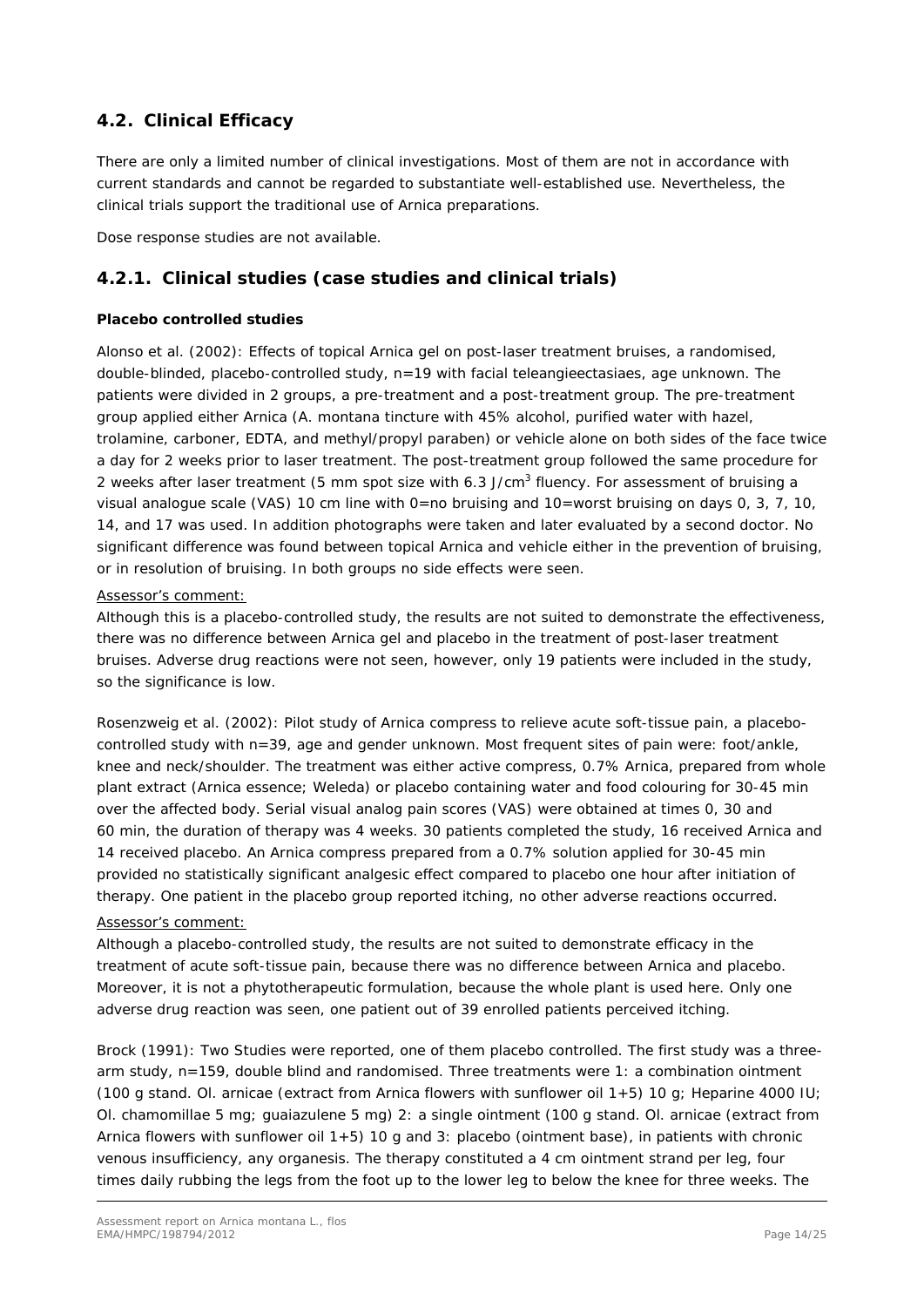improvement in symptoms was measured the venous capacity. The changes were strongest in the group, receiving the combination treatment. However changes were neither within nor between the groups significant (statistically and clinically). Only 2 patients got allergic symptoms as adverse reactions.

In the second study, a two-arm study in 60 patients with primary varicosis, without signs of chronic venous insufficiency, the combination ointment, same as above was tested against the mono product. The treatment consisted of four applications per day, 4 cm ointment strand per leg, for 3 weeks. The venous capacity and venous outflow velocity improved in both groups. The improvement was significantly in both groups. No adverse reactions were seen.

#### *Assessor's comment:*

*The first study was a placebo-controlled, three arm study performed in 159 patients with venous insufficiency. Unfortunately the results were not significant. The changes were neither within nor between the groups significant. A trend, although not significant, was recognized in the group treated with the combination preparation. Proof of the efficacy has not been demonstrated. Only 2 patients got allergic symptoms as adverse reactions.*

*The second study was not placebo-controlled. A mono-Arnica preparation against a combination preparation of Arnica, heparin, chamomile and guaiazulene was tested in 100 patients with varicosis. The improvement was significant in both groups. Because of the lack of the placebo group, the study cannot be considered as proof for efficacy.*

Brock (2001): In a randomised, placebo controlled study 100 patients with chronic venous insufficiency were treated for 3 weeks three times daily with a 6 cm long gel strand of 100 g gel contain 25 g Arnica tincture or placebo, on the skin on both lower legs and feet, in addition patients received a standardised hydrotherapy. The improvement in venous capacity was significant in both groups, with a significantly better effect in the verum group. Two patients dropped out due to allergic reactions.

## *Assessor's comment:*

In this study 100 patient with chronic venous insufficiency were treated with Arnica gel or placebo, the *results were positive, the improvement in the verum group in all tested symptoms is significantly better than in the placebo group, where there is an improvement too. This new study from 2001 provided some evidence that Arnica may act in chronic venous insufficiency. The safety was judged as well, only 2 patients got allergic reactions.*

#### **Studies with other controls (Standard therapy)**

Totonchi *et al.* (2005): A randomised, controlled comparison between Arnica and steroids in the management of postrhinoplasty ecchymosis and oedema, n=48, 11 male and 37 female patients, ranging from 15 to 65 years, who had undergone a primary rhinoplasty with osteotomy. Patients were randomised into three groups. The first group received 10 mg of intravenous dexamethasone, followed by a 6-day oral tapering dose of methyl-prednisone. The second group received Arnica (SinEcch, Alpine Pharmaceuticals, San Raphael, Calif.) three times a day for 4 days. The last group received neither agent and served as the control group. This study suggests that both remedies may be effective in reducing oedema during the early postoperative period. In ecchymosis Arnica has no benefit. It is not really clear, what dosage form was used.

#### *Assessor's comment:*

*In this study Arnica is as effective as intravenous dexamethasone, resp. oral methyl-prednisone in the treatment of oedema in the early postoperative period, treated were 48 patients. Unfortunately the formulation of Arnica is not a phytotherapeutic preparation, but a homeopathic one, therefore this study is not useful for the assessment.*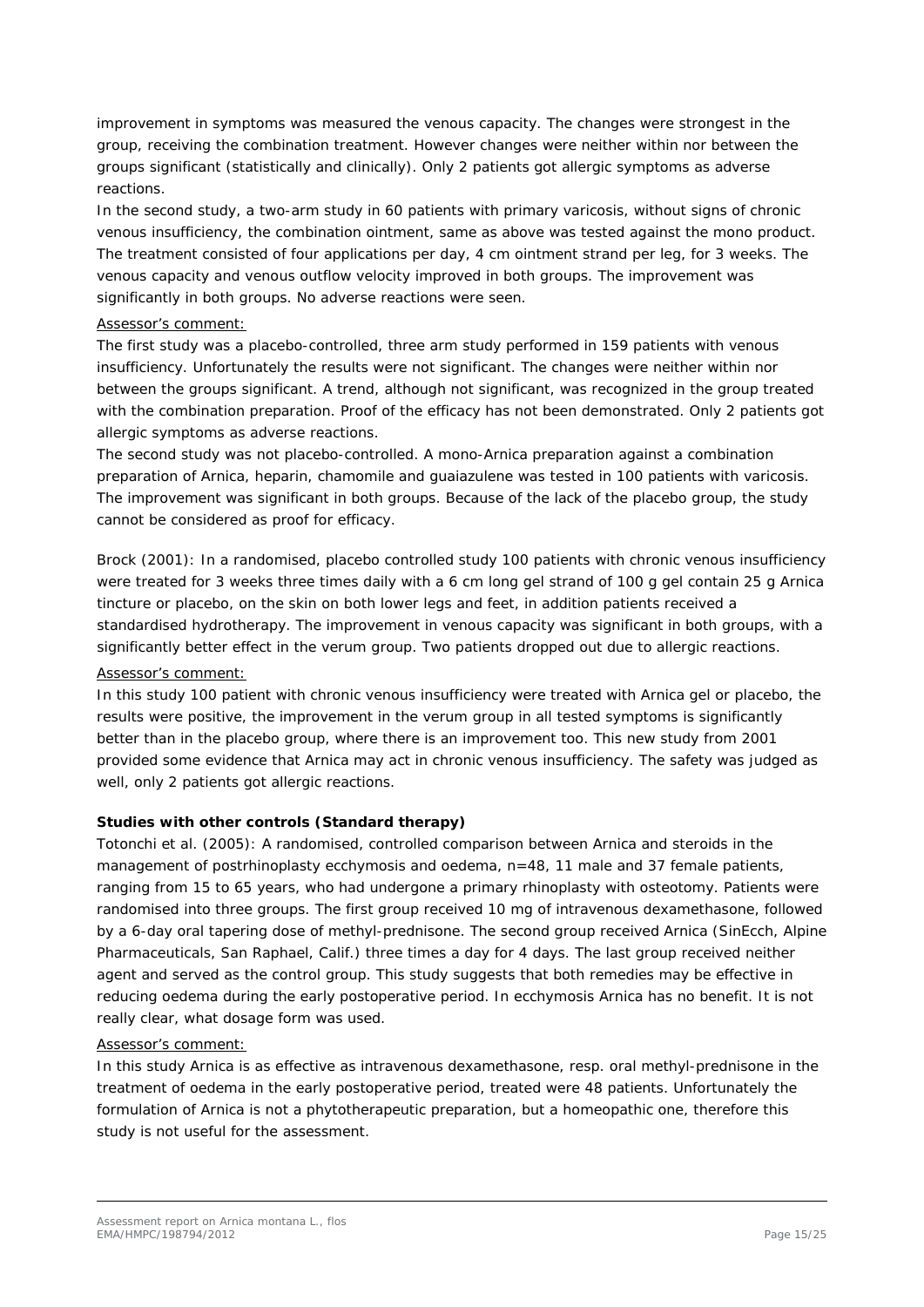Widrig *et al*. (2006): Choosing between NSAID and Arnica for topical treatment of hand osteoarthritis in a randomised, double-blind study, n=204 patients, age and gender unknown, from 20 clinics (12 general practices, 6 rheumatologie clinics, 2 general medicine) in three Swiss cantons, for 21 days. Patient selection was conducted according to the Osteoarthritis Research Society International (OARSI) guidelines and their recommendations for studying polyarhtritis of finger joints. Ibuprofen Gel 5% (Optifen) was tested against Arnica Gel (A. Vogel Arnica Gel, *Arnica montana* fresh herbal tincture 50 g/100 g gel; DER of the tincture 1:20). There were no differences between the two groups in pain and hand function improvements, and all other parameters (number of painful joints in both hands, intensity of stiffness in the worst affected hand and more). Adverse events were reported for both treatments, 9 in the ibuprofen group and 14 in the Arnica group, treatment related were 6 in the ibuprofen group and 5 in the Arnica group, mostly allergic skin reactions.

#### *Assessor's comment:*

In this study improvement of symptoms of osteoarthritis such as pain intensity and in general an *improvement of hand function was seen in both groups. The study seems to be effective in this indication for Arnica gel.*

*The rate of adverse drug reactions is tolerable with 5 cases out of a total of 89 patients treated with Arnica.*

Ross (2008): the same study as above is reported.

Leu *et al*. (2010): a rater-blinded randomised controlled trial, n=16, aged 21-65, from a university based dermatology department. Bruises were induced using a 595 nm variable long-pulsed pulsed-dye laser, to the volunteers' inner arms, for each subject four standard bruises of 7 mm diameter. Randomisation was used to assign one topical agent (5% vitamin K, 1% vitamin K and 0.3% retinol, 20% Arnica or white petrolatum) to exactly one bruise per subject, which was then treated under occlusion twice a day for 2 weeks. There was significant difference in the change in the rater score. Pairwise comparisons indicated that the mean improvement associated with 20% Arnica was greater than with white petrolatum and the improvement with Arnica was greater than with the mixture of 1% vitamin K and 0.3% retinol. Improvement with Arnica was not greater than with 5% vitamin K. Topical 20% Arnica ointment may be able to reduce bruising more than low-concentration vitamin K formulations. 4 patients reported redness and swelling, one patient blistering and one reported a contact dermatitis.

## *Assessor's comment:*

*In this study it could be shown that topical Arnica can reduce bruises more than placebo. Arnica seems to be effective in this indication, although the number of patients is too small to make a statistical prediction. The rate of adverse drug reactions is: 4 patients reported redness and swelling, one patient blistering and one reported a contact dermatitis.*

## **Open studies**

Knuesel *et al*. (2002): *Arnica* gel was used for the treatment of osteoarthritis of the knee, an open, multicentre clinical trial, n=26 men and 53 women, age between 19 and 79 with a mild to moderate arthrosis/periarthtopathy of at least one knee. Patients applied a thin layer of *A. montana* gel to the affected knee in the morning and in the evening for 6 weeks. The gel contained 50 g of an Arnica fresh plant tincture (DER 1:20, extracting medium: ethanol 50% (m/m)). After 3 and 6 weeks significant decreases in median total scores on the Western Ontario and McMaster Universities Osteoarthritis Index (WOMAC) were evident. Scores on pain, stiffness and function subscales also showed significant reductions on this time points. The tolerability was good, with only one allergic reaction. Due to lack of placebo-group this study could not be considered for proof of efficacy. Six patients experienced adverse drug reaction, such as red spots, itching allergy, local rush, pruritus, petechien and dry skin.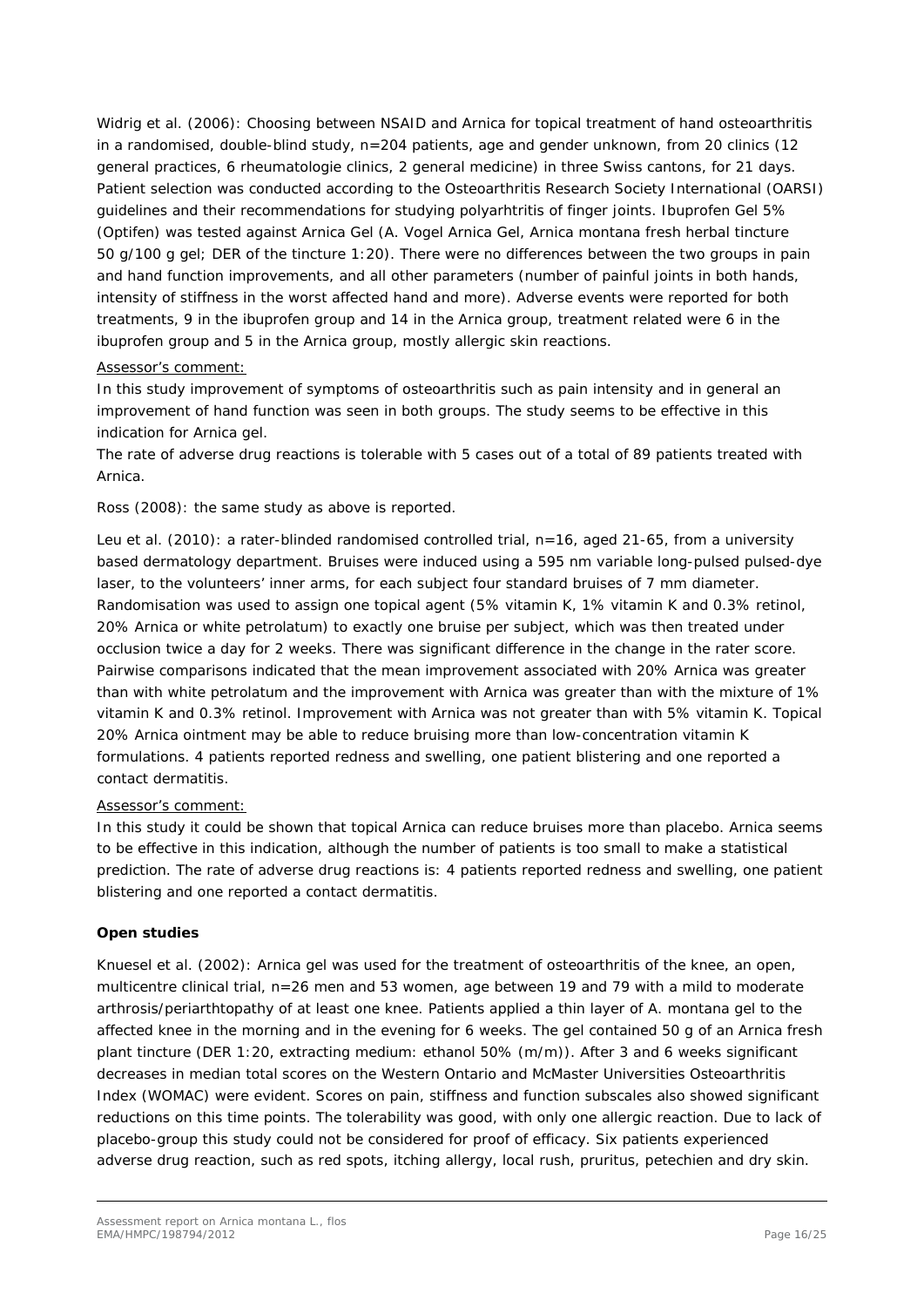### *Assessor's comment:*

*In this open study it could be shown that Arnica reduces significant scores on pain and stiffness. The study seemed to demonstrate some effectiveness in this indication. Due to lack of a placebo-group this study could not be considered for proof of efficacy.*

*The rate of adverse effects at 6 patients out of 79 showed the familiar picture of the side effects.*

# <span id="page-16-0"></span>**4.2.2. Clinical studies in special populations (e.g. elderly and children)**

No data are available for use in children. In some of the studies, the patients included had an age up to 65 years, but no special studies have been performed for elderly.

## <span id="page-16-1"></span>*4.3. Overall conclusions on clinical pharmacology and efficacy*

The clinical trials have limitations and are not suitable to support a well-established use of Arnica.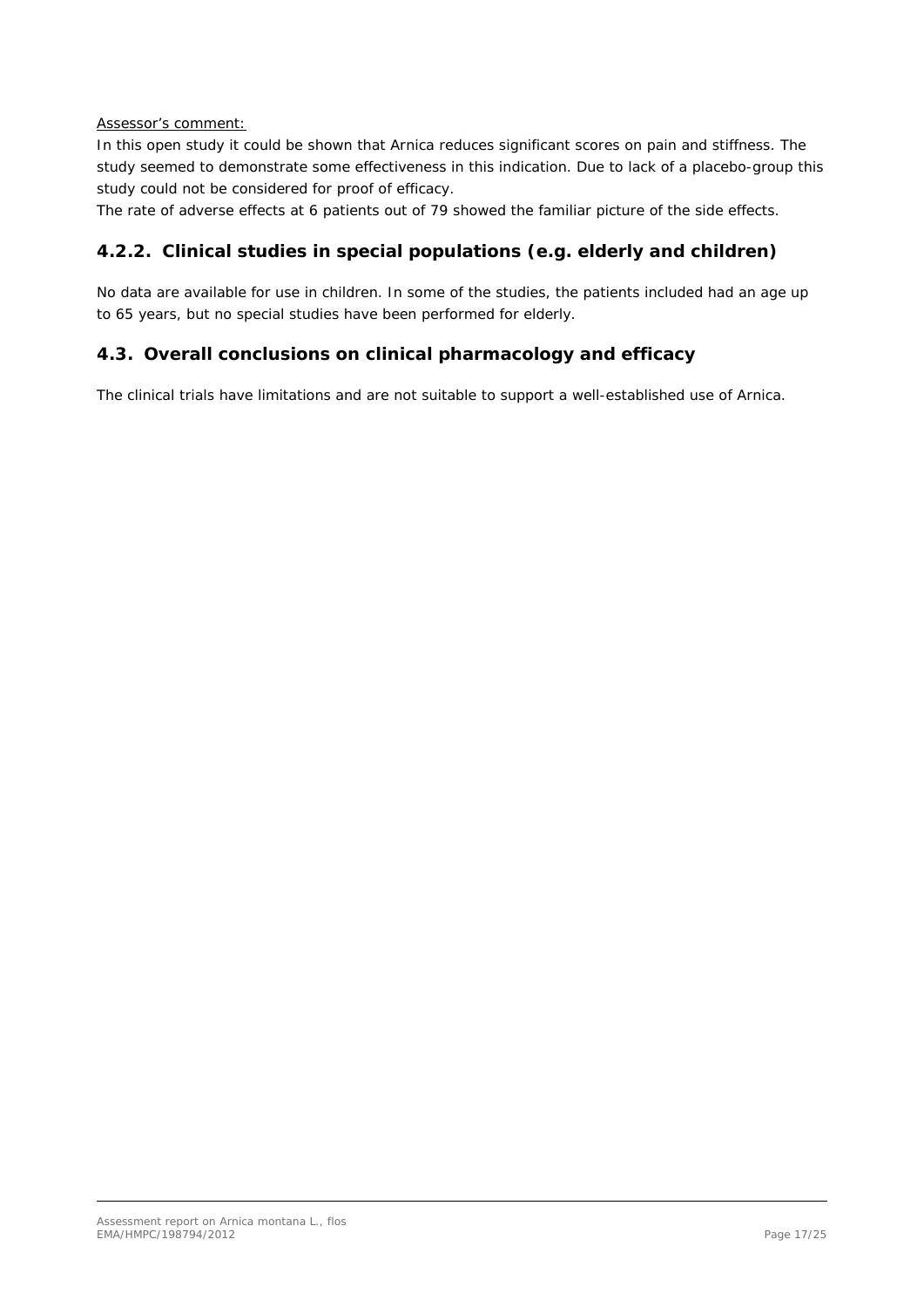| authors<br>years                   | study design<br>control type            | duration<br>Οf<br>treatment                           | study and<br>control drugs                                                                                                                                         | number of<br>subjects<br>by arms<br>dose; age                                                | diagnosis<br>inclusion<br>criteria                                           | exclusion<br>criteria                        | primary<br>endpoints                         | secondary<br>endpoints | efficacy<br>results                                                                                                  | safety<br>results                                          |
|------------------------------------|-----------------------------------------|-------------------------------------------------------|--------------------------------------------------------------------------------------------------------------------------------------------------------------------|----------------------------------------------------------------------------------------------|------------------------------------------------------------------------------|----------------------------------------------|----------------------------------------------|------------------------|----------------------------------------------------------------------------------------------------------------------|------------------------------------------------------------|
| Alonso et<br>al.<br>2002           | double blinded<br>placebo<br>controlled | 2 weeks,<br>either in<br>pre-or<br>post-<br>treatment | 1. Arnica-Gel<br>(A. montana<br>with $45%$<br>alcohol, purified<br>water, with<br>hazel, trolamine,<br>carboner, EDTA,<br>methyl/<br>propyl paraben)<br>2. vehicle | 9 pre-<br>treatment,<br>$10$ post-<br>treatment:<br>dose not<br>specified;<br>age<br>unknown | facial tele-<br>angiecta-<br>siaes                                           | patients on<br>anti-<br>coagulant<br>therapy | prevention<br>or<br>resolution<br>of bruises | none                   | no<br>statistically<br>significant<br>difference<br>in both<br>groups                                                | no side<br>effects in<br>both groups                       |
| Rosen-<br>zweig<br>et al.,<br>2002 | double blinded<br>placebo<br>controlled | 4 weeks                                               | 1. Arnica-<br>compress<br>(prepared from<br>the whole plant<br>extract, $0.7%$ )<br>2. placebo<br>compress<br>(contained-water<br>and food<br>coloring)            | 16 Arnica<br>14<br>placebo;<br>one<br>compress;<br>age<br>unknown                            | acute soft<br>tissue pain<br>(foot/<br>ankle,<br>knee,<br>neck/<br>shoulder) | not<br>reported                              | change in<br>pain<br>intensity               | none                   | no<br>statistically<br>significant<br>analgesic<br>benefit<br>compared<br>to placebo<br>one hour<br>after<br>therapy | 1 patient in<br>the placebo<br>group<br>reported<br>iching |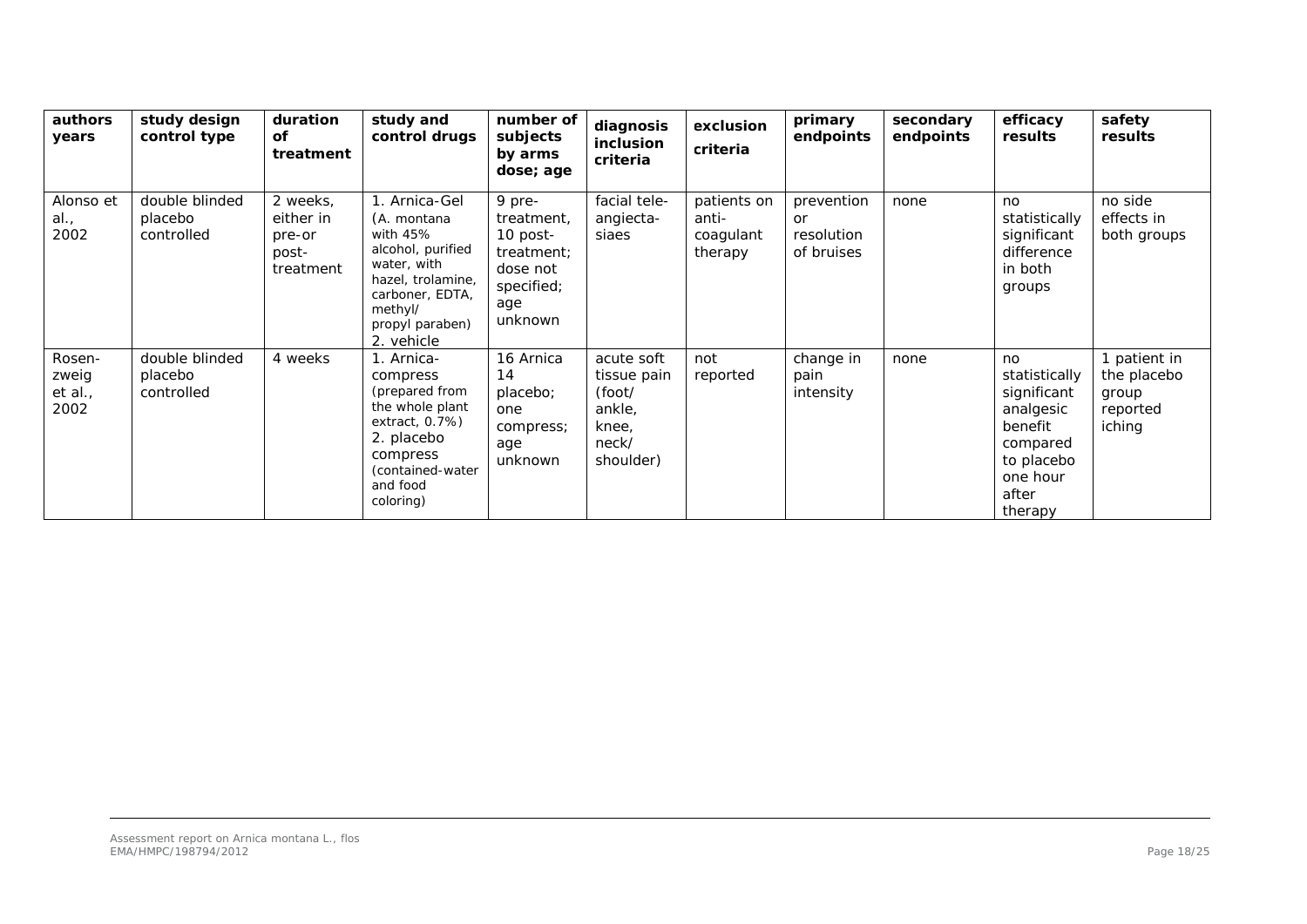| authors<br>years | study design<br>control type             | duration<br>of<br>treatment | study and<br>control<br>drugs                                                                                                                                                                                                                                                                                                                                             | number of<br>subjects<br>by arms<br>dose; age                                     | diagnosis<br>inclusion<br>criteria   | exclusion<br>criteria | primary<br>endpoints                                                                    | secondary<br>endpoints | efficacy<br>results                                                                                                       | safety results                         |
|------------------|------------------------------------------|-----------------------------|---------------------------------------------------------------------------------------------------------------------------------------------------------------------------------------------------------------------------------------------------------------------------------------------------------------------------------------------------------------------------|-----------------------------------------------------------------------------------|--------------------------------------|-----------------------|-----------------------------------------------------------------------------------------|------------------------|---------------------------------------------------------------------------------------------------------------------------|----------------------------------------|
| Brock,<br>1991   | double blinded;<br>placebo<br>controlled | 3 weeks                     | 1. combi-<br>nation<br>ointment:<br>(100 g)<br>contain: 10 g<br>extract from<br>Arnica flowers<br>with sunflower<br>oil $(1+5)$<br>4000 IU<br>Heparin<br>5 mg OI.<br>Chamomillae<br>$5 \, mg$<br>Guajazulen)<br>2. mono-<br>ointment:<br>(100 g)<br>contain:<br>10 g extract<br>from Arnica<br>flowers with<br>sunflower oil<br>$(1+5)$<br>3. placebo<br>ointment<br>base | 159<br>overall; not<br>reported,<br>how many<br>per group;<br>age not<br>reported | chronic<br>venous in-<br>sufficiency | no<br>diuretica       | Improve-<br>ment of<br>venous<br>capacity;<br>decrease in<br>calf<br>circum-<br>ference | none                   | changes<br>were in the<br>combina-<br>tion<br>treatment<br>but<br>differences<br>were not<br>statistically<br>significant | 2 patients got<br>allergic<br>symptoms |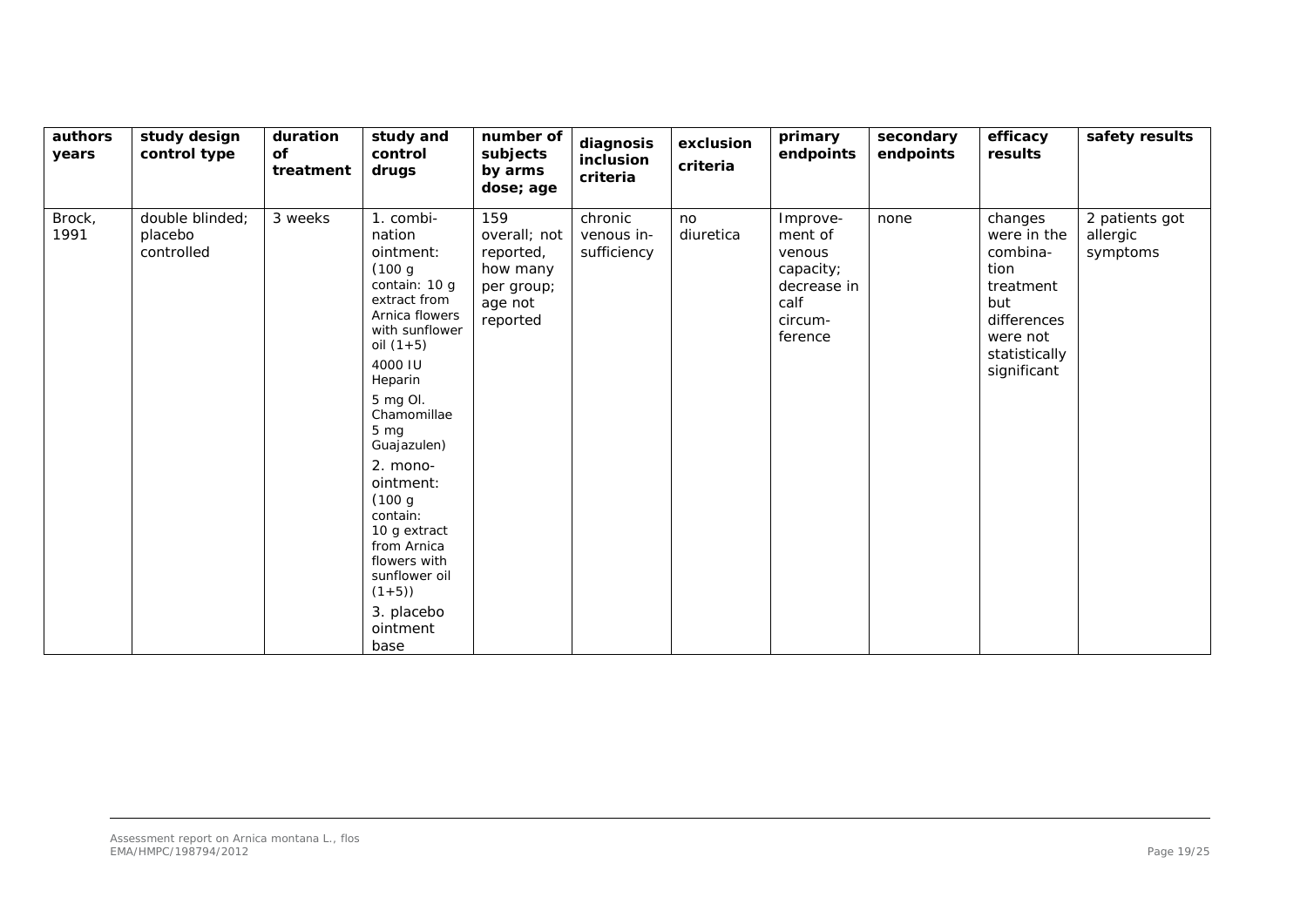| authors<br>years | study design<br>control type | duration<br><b>of</b><br>treatment | study and<br>control<br>drugs                                                                                                                                                                                                                                                                                                                                                                         | number of<br>subjects<br>by arms<br>dose; age | diagnosis<br>inclusion<br>criteria                                                  | exclusion<br>criteria | primary<br>endpoints                      | secondary<br>endpoints | efficacy<br>results                                                   | safety results                |
|------------------|------------------------------|------------------------------------|-------------------------------------------------------------------------------------------------------------------------------------------------------------------------------------------------------------------------------------------------------------------------------------------------------------------------------------------------------------------------------------------------------|-----------------------------------------------|-------------------------------------------------------------------------------------|-----------------------|-------------------------------------------|------------------------|-----------------------------------------------------------------------|-------------------------------|
| Brock,<br>1991   | double blinded               | 3 weeks                            | 1. combi-<br>nation<br>ointment:<br>(100 g<br>contain: 10 g<br>extract from<br>Arnica flowers<br>with sunflower<br>oil $(1+5)$<br>4000 IU<br>Heparin<br>5 mg Ol.<br>Chamomillae<br>5 <sub>mg</sub><br>Guajazulen)<br>2. mono-<br>ointment<br>(100 g)<br>contain:<br>10 g extract<br>from Arnica<br>flowers with<br>sunflower oil<br>$(1+5)$<br>combinated<br>with hydro-<br>therapy in<br>both groups | 30 per<br>group;<br>age not<br>reported       | primary<br>varicosis<br>without<br>signs of<br>chronic<br>venous in-<br>sufficiency | not<br>reported       | improve-<br>ment of<br>venous<br>capacity | none                   | statistically<br>significant<br>improve-<br>ment in<br>both<br>groups | no adverse<br>events reported |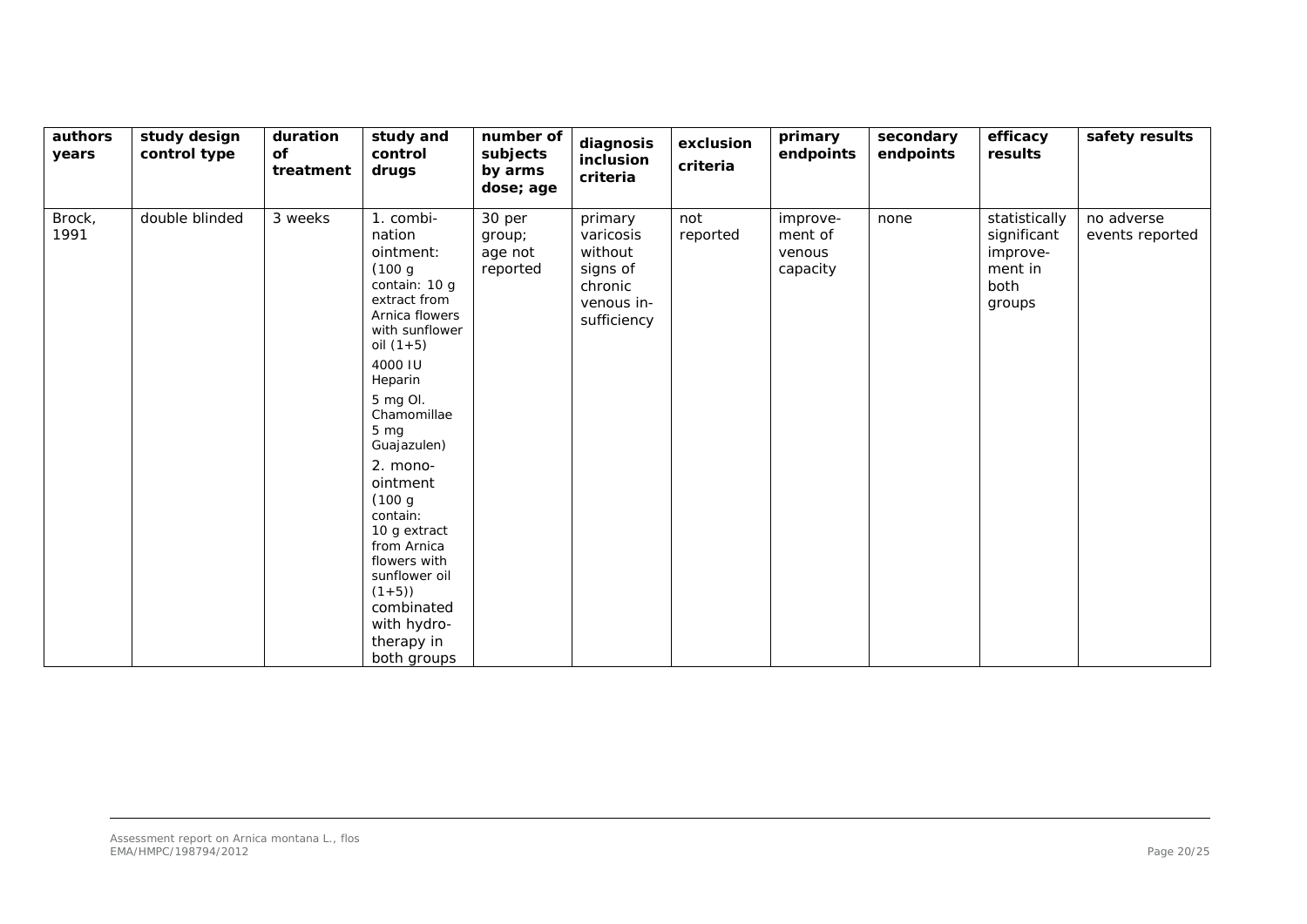| authors<br>years            | study design<br>control type                    | duration<br>οf<br>treatment | study and<br>control<br>drugs                                                                                                                                                         | number of<br>subjects<br>by arms<br>dose; age                      | diagnosis<br>inclusion<br>criteria          | exclusion<br>criteria | primary<br>endpoints                                                  | secondary<br>endpoints                                               | efficacy<br>results                                                                                                                                       | safety results                           |
|-----------------------------|-------------------------------------------------|-----------------------------|---------------------------------------------------------------------------------------------------------------------------------------------------------------------------------------|--------------------------------------------------------------------|---------------------------------------------|-----------------------|-----------------------------------------------------------------------|----------------------------------------------------------------------|-----------------------------------------------------------------------------------------------------------------------------------------------------------|------------------------------------------|
| Brock,<br>2001              | double blinded:<br>placebo<br>controlled        | 3 weeks                     | 1.100 $g$<br>Arnica gel<br>(contained<br>25 g arnica<br>tincture)<br>2. placebo                                                                                                       | 50 per<br>group; 77<br>woman; 23<br>men; age<br>in average<br>59.2 | chronic<br>venous in-<br>sufficiency        | not<br>reported       | vein<br>closure<br>plethis-<br>mography<br>heaviness<br>in the legs   | pain in the<br>legs;<br>tightness<br>and<br>heaviness in<br>the legs | statistically<br>significant<br>imrove-<br>ment in<br>both<br>groups; a<br>significant<br>better<br>effect in<br>the verum<br>group                       | 2 patients with<br>allergic<br>reactions |
| Totonchi<br>et al.,<br>2005 | double blinded;<br>corticosteroid<br>controlled | 6 day,<br>resp. 4<br>days   | 1 <sub>1</sub><br>intravenous<br>dexa-<br>methasone<br>intraopera-<br>tively,<br>followed by a<br>six day dose<br>оf<br>prednisone<br>2. Arnica<br>SinEcch<br>3. none (as<br>control) | 48 overall;<br>11 male:<br>37 female;<br>age from<br>$15 - 65$     | primary<br>rhinoplasty<br>with<br>osteotomy | not<br>reported       | extent,<br>intensity of<br>ecchymosis<br>and<br>severity of<br>oedema | none                                                                 | statistically<br>no<br>significance<br>between<br>the groups<br>ecchymosis<br>statistically<br>significance<br>in reducing<br>oedema in<br>both<br>groups | no data                                  |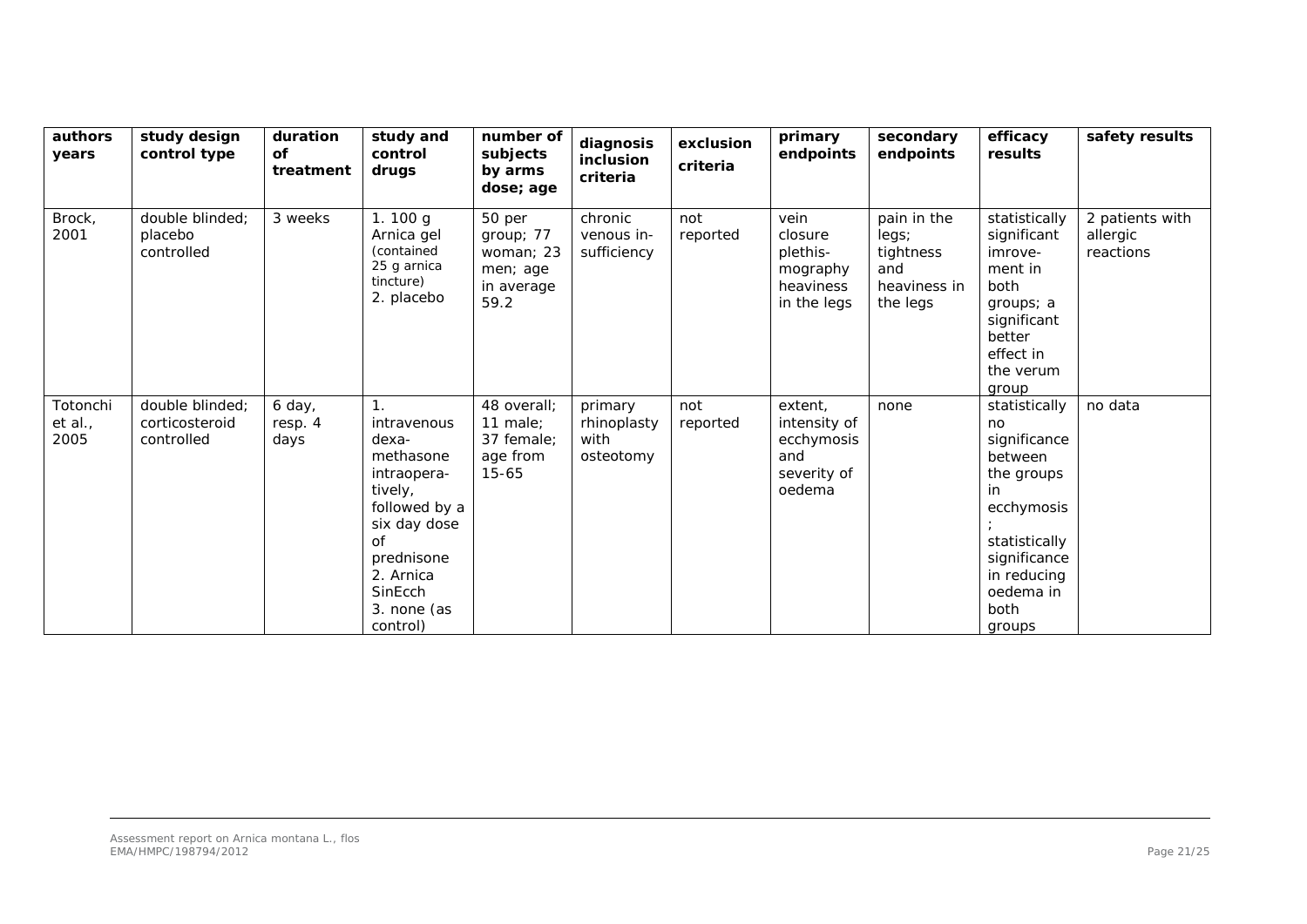| authors<br>years          | study design<br>control type            | duration<br><b>of</b><br>treatment | study and<br>control<br>drugs                                                                                | number of<br>subjects<br>by arms<br>dose; age                             | diagnosis<br>inclusion<br>criteria                                                                                                    | exclusion<br>criteria                                                                             | primary<br>endpoints                                                                                            | secondary<br>endpoints                                   | efficacy<br>results                                                      | safety results                                                                                              |
|---------------------------|-----------------------------------------|------------------------------------|--------------------------------------------------------------------------------------------------------------|---------------------------------------------------------------------------|---------------------------------------------------------------------------------------------------------------------------------------|---------------------------------------------------------------------------------------------------|-----------------------------------------------------------------------------------------------------------------|----------------------------------------------------------|--------------------------------------------------------------------------|-------------------------------------------------------------------------------------------------------------|
| Widrig et<br>al, 2006     | double blinded;<br>ibuprofen<br>control | 3 weeks                            | 1. ibuprofen<br>5%<br>2.50g<br>Arnica<br>tincture/100<br>g; DER 1:20                                         | 99<br>ibuprofen;<br>105 Arnica<br>age<br>unknown                          | osteo-<br>arthritis<br>pain or<br>stiffness in<br>the hand or<br>finger;<br>hard tissue<br>enlarge-<br>ment; DIP<br>and PIP<br>joints | secondary<br>osteo-<br>arthritis,<br>trauma to<br>the hand or<br>arm in the<br>previous<br>months | number of<br>painful<br>joints;<br>intensity of<br>morning<br>stiffness;<br>duration of<br>morning<br>stiffness | paracetamol<br>consumption                               | no<br>differences<br>in pain and<br>hand<br>function<br>improve-<br>ment | 5 patients with<br>allergic<br>reactions                                                                    |
| Leu et al.<br>2010        | rater blinded<br>controlled             | 2 weeks                            | 1.5%<br>vitamin K<br>2.1%<br>vitamin K<br>and 0.3%<br>retinol<br>3.20%<br>Arnica<br>4. white<br>petrolatum   | 16 overall;<br>each $4:$<br>bruises;<br>age 21-65                         | healthy<br>volunteers                                                                                                                 | no anti-<br>coagulation<br>therapy;<br>no history<br>of bleeding                                  | rate on<br><b>VAS</b><br>standard-<br>isised<br>photo-<br>graphs                                                | at the end of<br>study<br>reporting<br>adverse<br>events | not<br>significant<br>reducing<br>bruising                               | 4 patients<br>reported<br>redness and<br>swelling;<br>1 blistering;<br>1 contact<br>dermatitis              |
| Knuesel<br>et al.<br>2002 | open                                    | 6 weeks                            | 50 g of an<br>Arnica fresh<br>plant<br>tincture<br>$(DEF 1:20)$ ,<br>extracting<br>solvent EtOH<br>50% (m/m) | 26 men:<br>53 women;<br>thin layer<br>in the<br>morning<br>and<br>evening | osteo-<br>arthritis of<br>the knee                                                                                                    | allergy to<br>asteracea;<br>skin lesions<br>of the<br>knee; no<br>other<br>medication             | osteo-<br>arthritis<br>index self-<br>question-<br>naire for<br>patients                                        | global<br>efficacy                                       | significant<br>reduction<br>of scores<br>on pain,<br>stiffness           | 6 patients<br>reported red<br>spots; itching,<br>allergy; local<br>rush pruritus;<br>petechiae; dry<br>skin |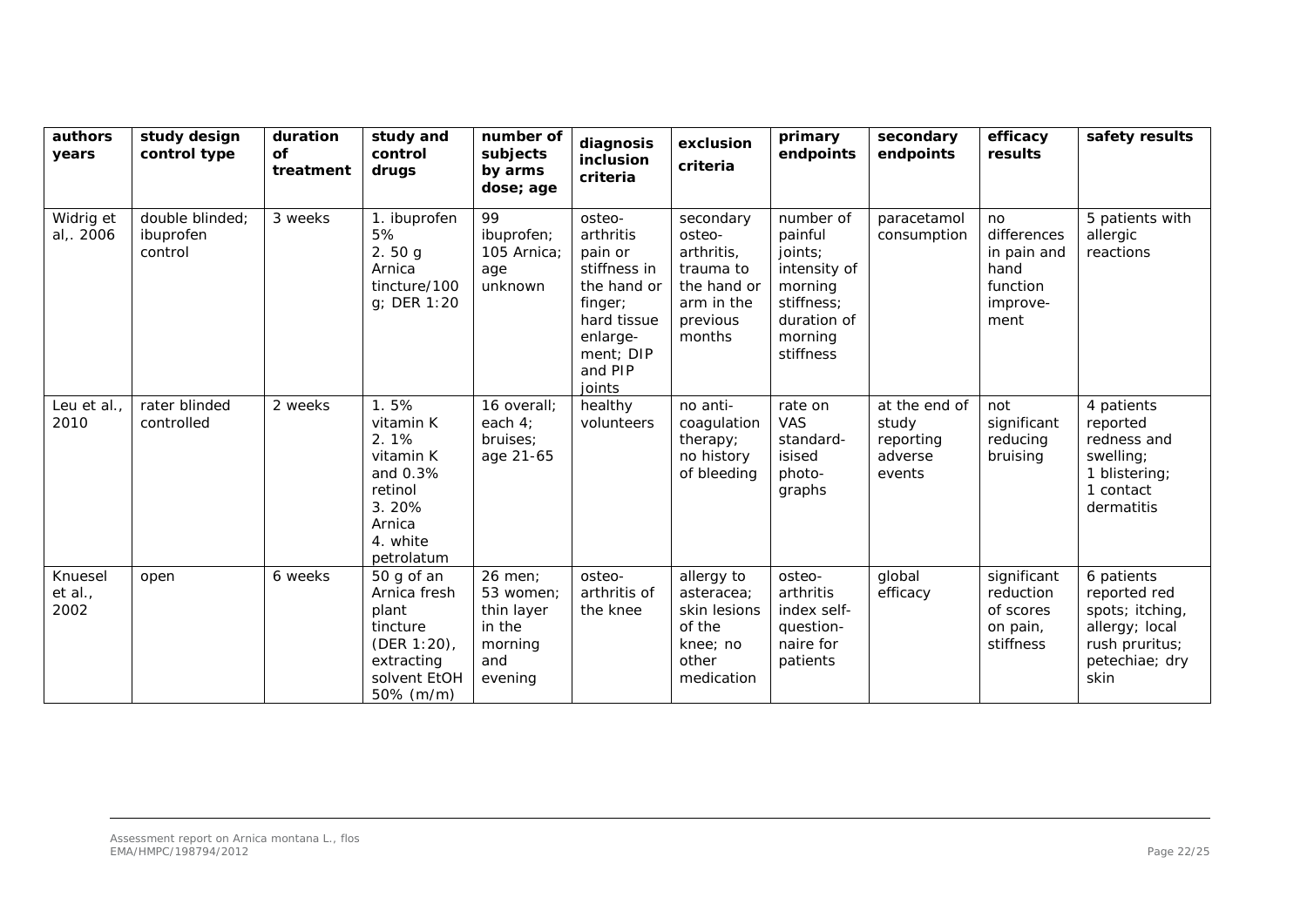# <span id="page-22-0"></span>**5. Clinical Safety/Pharmacovigilance**

# <span id="page-22-1"></span>*5.1. Overview of toxicological/safety data from clinical trials in humans*

The incidence of allergic contact dermatitis after topical applications of preparations containing Arnica is well known, but not everyone who comes into contact with Arnica flowers is sensitised, and acquires a contact allergy. The incidence of getting a contact allergy depends on the immune system of the person, the balance of T-helper and T-suppressor lymphocytes and on the duration and intensity of exposure. It seems important especially at the first contact to the decision whether to activate the effector and the suppressor mechanism. Given the wide distribution of Arnica, the occurrence of contact allergy is relatively low.

There are many studies, which investigated the allergenic potential in Arnica. In the 70ies and 80ies of the 20<sup>th</sup> century the prevailing opinion was that Arnica with its sesquiterpene lactones is a plant with a high potential risk to contact sensitisation, with corresponding studies:

#### Hausen (1979):

The article reported about 25 patients with known or suspected to be allergic to compositae plants tested epicutaneously, only 2 patients were allergic to Arnica, after sensitised themselves by treatment with Arnica tincture.

## Eberhartinger (1983):

The article reported on the results of skin testing in a hospital in Linz, only stationary patients with hand and lower leg eczema were taken into account. From 1969 to 1975 in 206 patients with hand eczema, 82 positive results, 9 of Arnica induced contact dermatitis occurred. In the period from 1976 to 1983 in 136 patients with hand eczema, 61 positive cases, 11 of them triggered by Arnica. In the lower leg eczema significantly more positive results of Arnica have been found, from 1969 to 1975, from a total of 205 patients, 81 positive and 16 Arnica cases. In the last time period from 1976 to 1983 from a total of 170 patients, 98 with positive result and 38 Arnica cases.

#### Hausen (1980):

In this article it was reported, that from the literature more than 100 cases of contact dermatitis could be cited, the first case was reported in 1844. Hausen described 4 additional cases. More recent studies were not in line with this data. Probably, the high number of reported cases was mostly due to skin sensations.

## Reider (2001):

Reider (2001) reported that sesquiterpene lactones of *Arnica montana* L. possess a strong sensitising potency, with divergent results in recent studies. In this study a total of 443 patients were tested, only 5 of them showed positive reaction to Arnica.

## Paulsen (2002, 2007):

The main aim in this study was to assess the significance of direct plant allergen contact via compositae-derived cosmetics and herbal remedies in Asteraceae – allergic patients with special reference to Arnica. 5 to 6 persons sensitive to Arnica were tested positive on Arnica based products. It was concluded that patients allergic to Asteraceae should be warned against topical use of Asteraceae containing products.

#### Corazza *et al*. (2009):

The objectives of the study were to evaluate the prevalence of herbal compound usage (one of them was Arnica) and to estimate the incidence of cutaneous side-effects. 400 patients were included. 241 of them used natural topical products, 66 of them reported adverse reactions after using herbal products. The reported skin reactions were retrospectively self-reported and not corroborated by clinical assessment by a dermatologist, possible risk factors for contact dermatitis were not investigated. No more information what kind of adverse reactions occurred.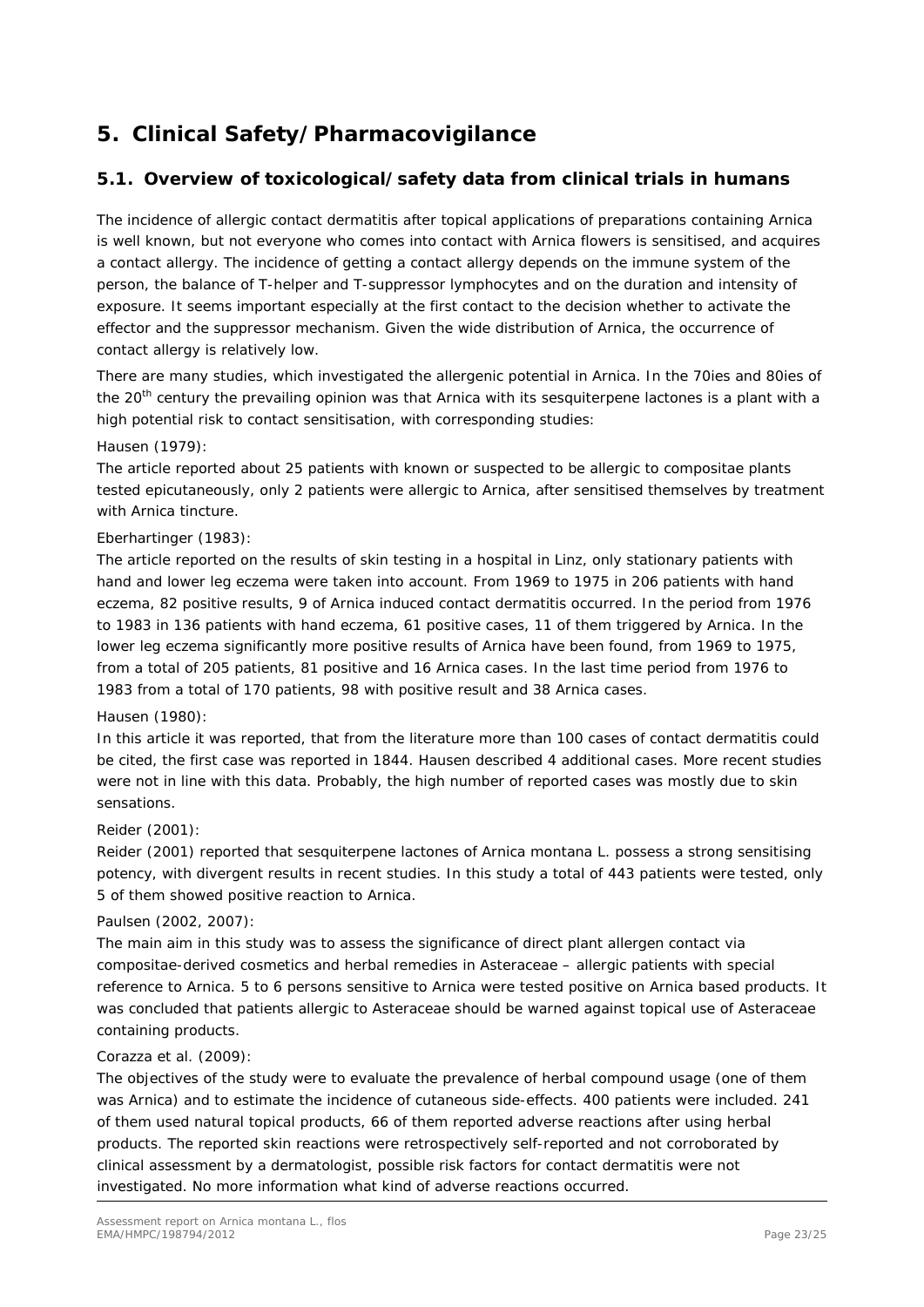### Jocher *et al*. (2009):

The study included 8 patients with a previous history of Arnica allergy, they were tested positive with a commercial Arnica flower extract containing 0.5% within the previous 2 years. The standard Arnica patch test was compared to six different Arnica preparations and the vehicle as negative controls. Positive test results could be elected in five of eight patients, two patients showed no reaction, and three patients showed positive patch tests to 1, 2, or 3 of the 6 preparations. One patient reacted positive to every Arnica preparations.

## <span id="page-23-0"></span>*5.2. Patients exposure*

BfArM got data from 1280 patients, tested for safety, due to marketing authorization, with a good result on safety, only the known skin sensations was shown. The reported skin sensations were allergic such as itching, redness and eczema, in very rare cases contact dermatitis may occur. The compatibility can, unlike previously thought, be regarded as relatively good. The adverse effects may occur with a frequency of 1:100. While there are allergic reactions, serious adverse reactions did not occur. If patients with known intolerance to Arnica, or plants of the Asteraceae family are excluded, a traditional use is possible if application is following appropriate instructions.

## <span id="page-23-1"></span>*5.3. Adverse events and serious adverse events and deaths*

No cases of death were reported.

The most reported adverse events were allergic skin reactions such as itching, redness of the skin and eczema. In some cases contact dermatitis may occur.

Hausen (1977): three patients, all are involved in either cultivation the plant Arnica or engaged in the chemical investigation or have had contact to Arnica tincture as employee in a pharmacy.

Hausen (1985): allergic contact dermatitis of the face and hands occur after handling with Gaillardia and additional treatment with a body lotion containing extracts of Arnica worsened the skin lesions.

Leeuw (1987): a female got dermatitis after using jogging cream, a multi-combination with 32 constituens, one of them Arnica.

Pirker (1991): a man, hobby gardener for about 30 years, appeared a facial eczema 24 hours after touching an Arnica plant. He had never developed eczema after contact with compositae before.

Spetolli (1998): a man, a hobby gardener, presents a chronic eczema involving the face and the hands, being present for 6 month and worsened after handling with plants.

Delmonte (1998): a women with enlarging necrotic lesions of the face and left leg, together with malaise and high fever, after she had applied a cream containing 1.5% Arnica on the face and three days later on the leg. The clinical presentation prompted to the diagnosis Sweet's Syndrome, often correlated with leukaemia, at the moment the patient don't had any symptoms for leukaemia, but in 2 month there could be to diagnose leukaemia. In the authors opinion the lesions were clearly related to pathergy to Arnica, a strong sensitiser and irritant.

# <span id="page-23-2"></span>*5.4. Laboratory findings*

No data available.

## <span id="page-23-3"></span>*5.5. Safety in special populations and situations*

One case report was about drug interaction between warfarin and Arnica: an 81-year-old woman with nosebleeds in the setting of a high INR (Chetak, 2011). The only change in her medication was topical Arnica, she applied a large amount to her back, which may have increased absorption. Therefore it was